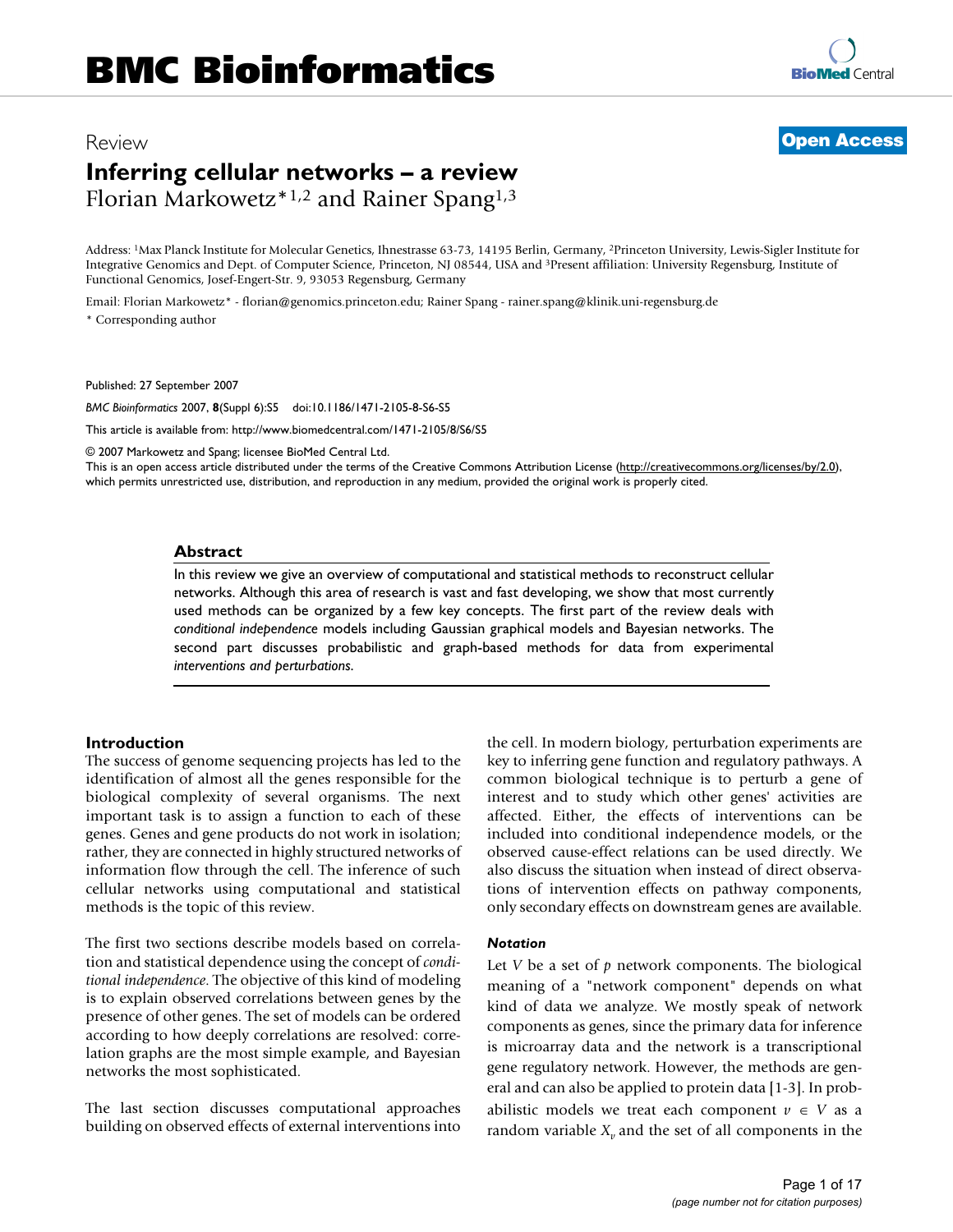model as a random vector  $X = (X_1, \ldots, X_n)$ . The dataset *D* consists of *N* measurements, that is, realizations  $x^1$ ,...,  $x^N$ of the random vector *X*. Network components are identified with nodes in a graph. The goal is to find an edge set  $\varepsilon$  representing the dependency structure of the network components. We call the graph  $T = (V, \mathcal{E})$  the topology of the cellular network. Depending on the model, *T* can be directed or undirected, cyclic or acyclic. In the important special case, where *T* is a directed acyclic graph (DAG), we call it *G*.

# **Conditional independence models**

The first section describes statistical models to resolve the correlation structure of genes. The methods can be distinguished by the way they remove influences of other genes from the observed correlations. We first introduce coexpression networks, then discuss models building on statements of full conditional independence or low-order conditional independence.

# *Coexpression networks*

Biological processes result from the concerted action of interacting molecules. This general observation suggests a simple idea, which has already motivated the first approaches to clustering expression profiles [4,5] and is still widely used in functional genomics. It is called the *guilt-by-association heuristic*: if two genes show similar expression profiles, they are supposed to follow the same regulatory regime. To put it more pointedly: coexpression hints at coregulation. Coexpression networks (also known as relevance networks) are constructed by computing a similarity score for each pair of genes. If similarity is above a certain threshold, the gene pair gets connected in the graph, if not, it remains unconnected. Wolfe *et al*. [6] argue that networks of coexpressed genes provide a widely applicable framework for assigning gene function. They show that coexpression agrees well with functional similarity as it is encoded in the Gene Ontology [7]. Examining coexpression is an integral part of most methods combining diverse data sources to uncover biological relationships between genes or proteins [8,9].

# *Building coexpression networks*

The first critical point in building a coexpression network is how to formalize the notion of similarity of expression profiles. Several measures have been proposed, the most simple of which is correlation. In a Gaussian model, zero correlation corresponds to statistical independence. Correlation networks are easy to interpret and can be accurately estimated even if  $p \gg N$ , that is, the number of genes is much larger than the number of samples. Stuart *et al*. [10] have used this approach to build a graph from coexpression across multiple organisms (humans, flies, worms and yeast), finding that many coexpression relationships

are conserved over evolution. Correlation networks can be enhanced in several ways. Bickel [11] generalizes them to time series data by introducing a time-lag for correlation. Kostka and Spang [12] introduce the concept of *differential coexpression*, which can be interpreted as the gain or loss of a regulatory mechanism. They formulate a method to find sets of genes, which are highly correlated under one condition (e.g. in healthy cells), but show random behavior under a second condition (e.g. in tumor cells).

Correlation is a linear measure of independence, non-linear dependencies between genes are not necessarily found. This problem can be addressed by using networks built from more flexible similarity measures like pair-wise mutual information [13], or non-linear kernel-functions [14]. Yamanishi *et al*. [1] use kernel functions for supervised network reconstruction by tuning kernel parameters in known parts of a protein-interaction graph and then using them to infer unknown parts. Kato *et al*. [2] weight different data sources according to noise and information content and combine them into a single kernel function.

The second critical step in building coexpression networks is assessing the significance of results. Many pairs of genes show similar behavior in expression profiles by chance even though they are not biologically related. A practical, though time-consuming strategy consists of permuting the data matrix and comparing the network obtained from real data with the distribution of similarity scores achieved in the permutations, as Bickel [11] does to estimate the false discovery rate of spurious connections. In the supervised setting of Yamanishi *et al*. [1] cross-validation can be applied to choose optimal parameters.

# *Problems of coexpression based approaches*

Even high similarity of expression tells us little about the underlying biological mechanisms. Coexpression networks include regulatory relationships, but we cannot distinguish direct from indirect dependencies based on the similarity of expression patterns. Fig. 1 exemplifies this problem on a small set of three highly coexpressed genes, which form a clique (a completely connected subgraph) in a coexpression network. The figure shows that several regulatory mechanism can explain this observation, and from coexpression data alone we have no way of choosing between them. There are two possible solutions. Functional genomics has a long tradition of perturbing the natural state of a cell and inferring a gene's function from the observed effects. These interventions allow us to distinguish between the three models in Fig. 1, because each model results in different predictions of effects, which can be compared to those obtained in experiments. For example, perturbing gene *Y* in the cascade  $X \rightarrow Y \rightarrow Z$  will only have an effect on gene *Z* but none on gene *X*. In the case where *Y* regulates both *X* and *Z*, perturbing it will result in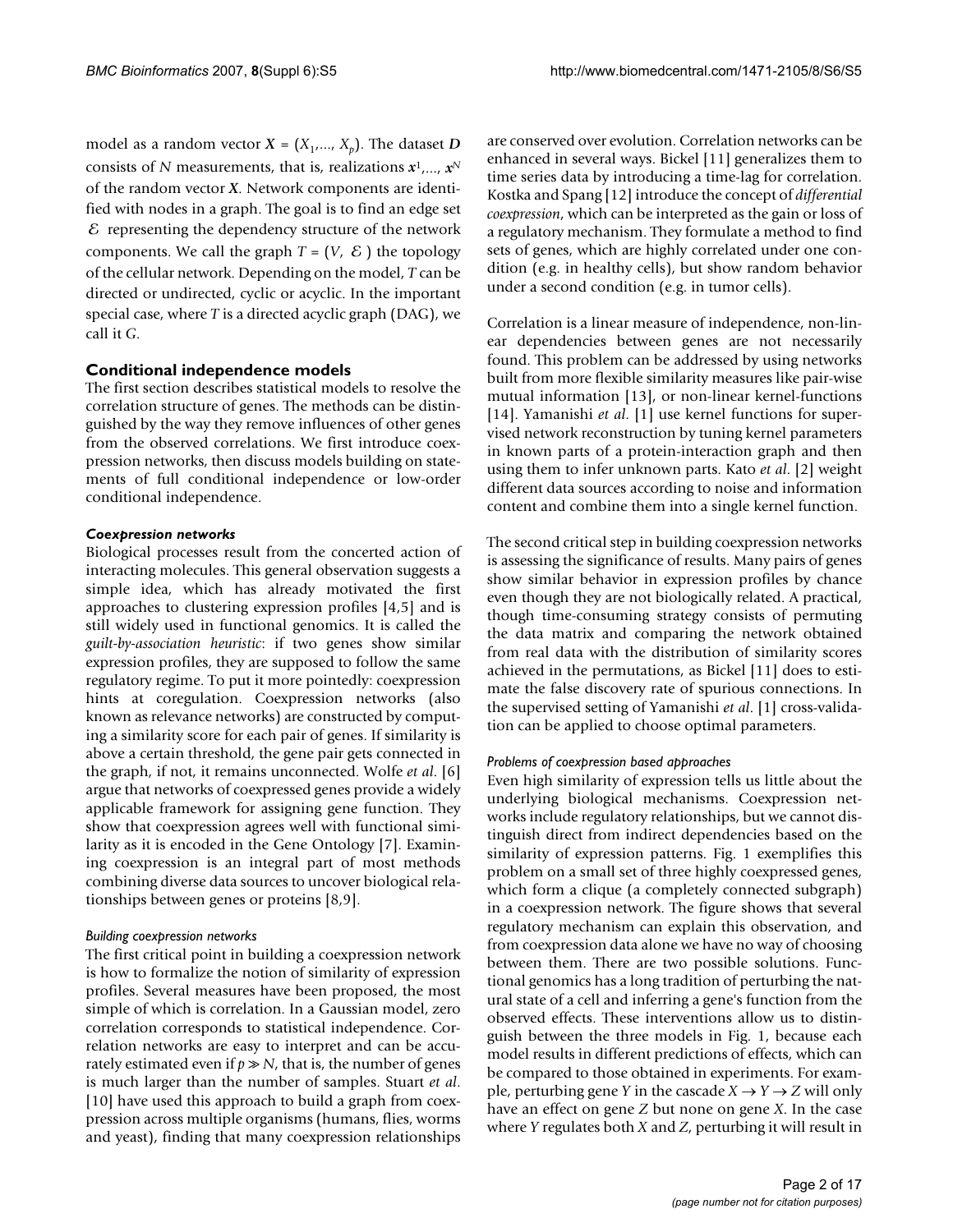changes at both regulatees. In the last case, where all three genes are regulated by a hidden regulator, perturbing one of them will not lead to changes at the other two. Methods formalizing these considerations are covered in the second part of this review. In the absence of perturbation data statistical methods may be used to find which of the possibilities is most likely. The theoretical background is the concept of *conditional independence*.

# *Conditional independence*

Let *X*, *Y*, *Z* be random variables with joint distribution *P*. We say that *X is conditionally independent of Y given Z* (and write  $X \perp Y \mid Z$  *if and only if* 

$$
P(X = x, Y = y | Z = z) = P(X = x | Z = z) \cdot P(Y = y | Z = z).
$$

This is the same as saying

$$
P(X = x \mid Y = \gamma, Z = z) = P(X = x \mid Z = z)
$$

and is a direct generalization of the independence condition for *X* and *Y*,

$$
P(X = x, Y = y) = P(X = x) \cdot P(Y = y).
$$

The same definitions hold if conditioning is not on a single variable *Z* but on a set of variables *Z*. For an interpretation, we can think of random variables as abstract pieces of knowledge obtained from, say, reading books [15]. Then  $X \perp Y \mid Z$  means: "Knowing *Z*, reading *Y* is irrelevant for reading *X*"; or in other words: "If I already know *Z*, then *Y* offers me no new information to understand *X*." Variable *Z* can explain the correlation between *X* and *Y*.

The statistical models we discuss in the following all build on the concept of conditional independence. Instead of retrieving sets of coexpressed genes – as coexpression networks do – they try to recover the regulatory relationships between genes. To decide on an edge between *X* and *Y* in the graph, statistical models ask questions of the form "Is *X* independent of *Y* given *Z*?", but differ with respect to what *Z* stands for: either all other variables except for *X* and *Y*, or single third variables, or any subset of all the other variables. Coexpression networks can be seen as the special case  $Z = \emptyset$ , which encodes marginal dependencies.

# *Full conditional models*

Full conditional models (also called Markov networks, undirected graphical models, or Markov random fields) ask: "Can the correlation observed between two genes be explained by *all other genes* in the model?" Nodes *i* and *j* are connected by an edge if and only if

$$
X_i \perp X_j \mid X_{\text{rest}}
$$

where "rest" denotes the set of all variables in *V* without *i* and *j*. Full conditional models become especially simple in a Gaussian setting. Assume that  $X \sim N(\mu, \Sigma)$ , where  $\mu$ , is the mean vector and the covariance matrix  $\Sigma$  is invertible. Let  $K = \Sigma^{-1}$  be the *concentration matrix* of the distribution (also called the *precision matrix*). The value  $-k_{ij}/\sqrt{k_{ii}k_{jj}}$  is called the *partial correlation coefficient* between genes *i* and *j* [15]. Then it holds for *i*, *j* ∈ *V* with  $i \neq j$  that

$$
X_i \perp X_j \mid X_{\text{rest}} \Longleftrightarrow k_{ij} = 0.
$$

This relation is used to define Gaussian graphical models (GGMs) [15,16]. A GGM is an undirected graph on vertex set *V*. Each vertex *i* ∈ *V* corresponds with a random variable  $X_i \in X$ . The edge set of a GGM is defined by non-zero partial correlations. Vertices *i* and *j* are adjacent if and only if  $k_{ii}$  ≠ 0. An example is shown in Fig. 2.

To estimate a GGM from data we need to know which elements of the precision matrix *K* are zero. This can be either done jointly for all edges, or by using non-exhaustive search algorithms like forward and backward search [15- 17]. Alternatively, hypothesis testing-based model selection can be pursued by testing each edge separately for inclusion [18].

# *Comparison to correlation networks*

Correlation graphs visualize the structure encoded in the correlation matrix Σ, which tells us about the similarity of expression profiles. In GGMs, we model using the precision matrix  $K = \Sigma^{-1}$ , which shows correlation after correcting for the influence of all other genes. GGMs not only filter out all high correlations, which can be attributed to other genes, but may also draw attention to genes which are only very weakly correlated with a gene of interest, but highly related in terms of partial correlations in the context of the other neighboring genes in the GGM. These genes can be overlooked in correlation networks [19,20]. GGMs have a second clear advantage over correlation networks. Whether directly or indirectly, almost all genes will be correlated. Thus, the *correlation coefficient* is a weak criterion for dependence, but zero correlation is a strong indicator for independence. On the other hand, *partial correlation coefficients* usually vanish. They provide a strong measure of dependence and, correspondingly, only a weak criterion of independence [21].

# *Problems with GGMs*

Full conditional relationships can only be accurately estimated if the number of samples *N* is relatively large compared to the number of variables *p*. If the number of genes to be analyzed exceeds the number of distinct expression measurements (that is, if  $p \gg N$ ), the correlation matrix of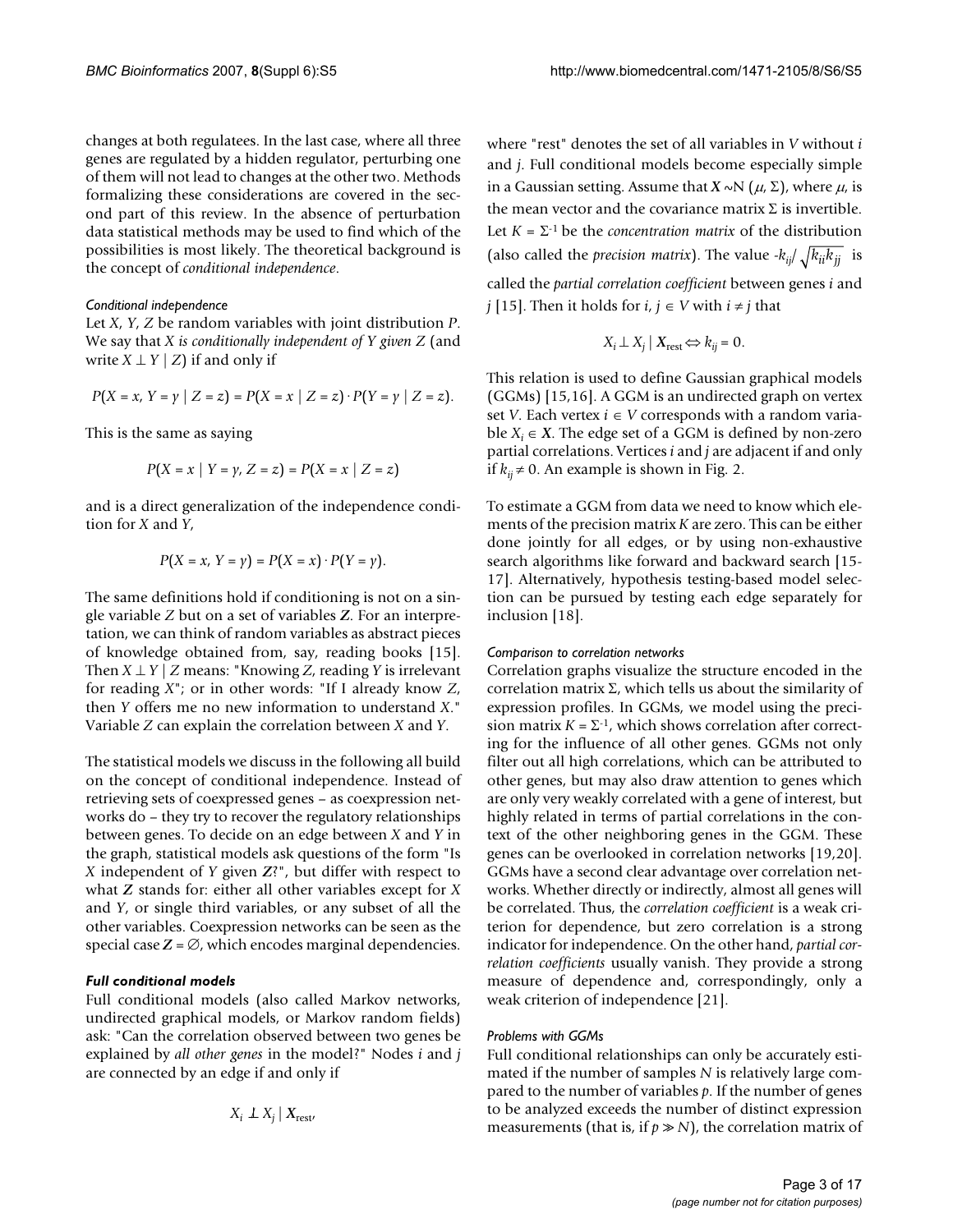

**Figure 1** 

**Different mechanisms can explain coexpression**. The left plot in the dashed box shows three coexpressed genes forming a clique in the coexpression graph. The other three plots show possible regulatory relationships that can explain coexpression: The genes could be regulated in a cascade (left), or one regulates both others (middle), or there is a common "hidden" regulator (right), which is not part of the model.

expression profiles between genes does not have full rank and cannot be inverted [21]. The  $p \gg N$ -situation is true for almost all genomic applications of graphical models. Therefore, one must either improve the estimators of partial correlations or resort to a simpler model. The basic idea in all of these approaches is that biological data are



# **Figure 2**

**A small Gaussian graphical model**. Example of a full conditional model. Missing edges between nodes indicate independencies of two genes given all the other genes in the model. We can read from the graph that *X* ⊥ *W* | {*Y*, *Z*} and *Y* ⊥ *W* | {*X*, *Z*} and *X* ⊥ *Z |* {*Y*, *W*}.

high-dimensional but *sparse* in the sense that only a small number of genes will regulate one specific gene of interest.

Several papers suggest ways to estimate GGMs in a  $p \gg N$ situation. Kishino and Waddell [22] propose gene selection by setting very low partial correlation coefficents to zero. As they state, the estimate still remains unstable. In one study, Schäfer and Strimmer [21] use bootstrap resampling together with the Moore-Penrose pseudoinverse and false discovery rate multiple testing, while in another [23], they discuss a linear shrinkage approach to regularization. Li and Gui [24] prospose a threshold gradient descent regularization procedure for estimating a sparse precision matrix.

# *Heuristic regression-based estimation*

Full conditional independence models are closely related to a class of graphical models called dependency networks [25]. Dependency networks are built using sparse regression models to regress each gene  $X_i$  onto the remaining genes  $X_{V \setminus i}$ . The genes, which predict the state of gene  $X_i$ well, are connected to it by (directed) edges in the graph. In general, dependency networks may be inconsistent, *i.e*. the local regression models may not consistently specify a joint distribution over all genes. Thus, the resulting model is only an approximation of the true full conditional model. Still, dependency networks are widely used because of their flexibility and the computational advantage compared to structure learning in full conditional independence models. When learning dependency networks, a variety of sparse classification/regression techniques may be used to estimate the local distributions, including linear models with an  $L_1$ -penalty on model parameters [20,26], classification trees [25,27], or sparse Bayesian regression [19,28]. We will see later that these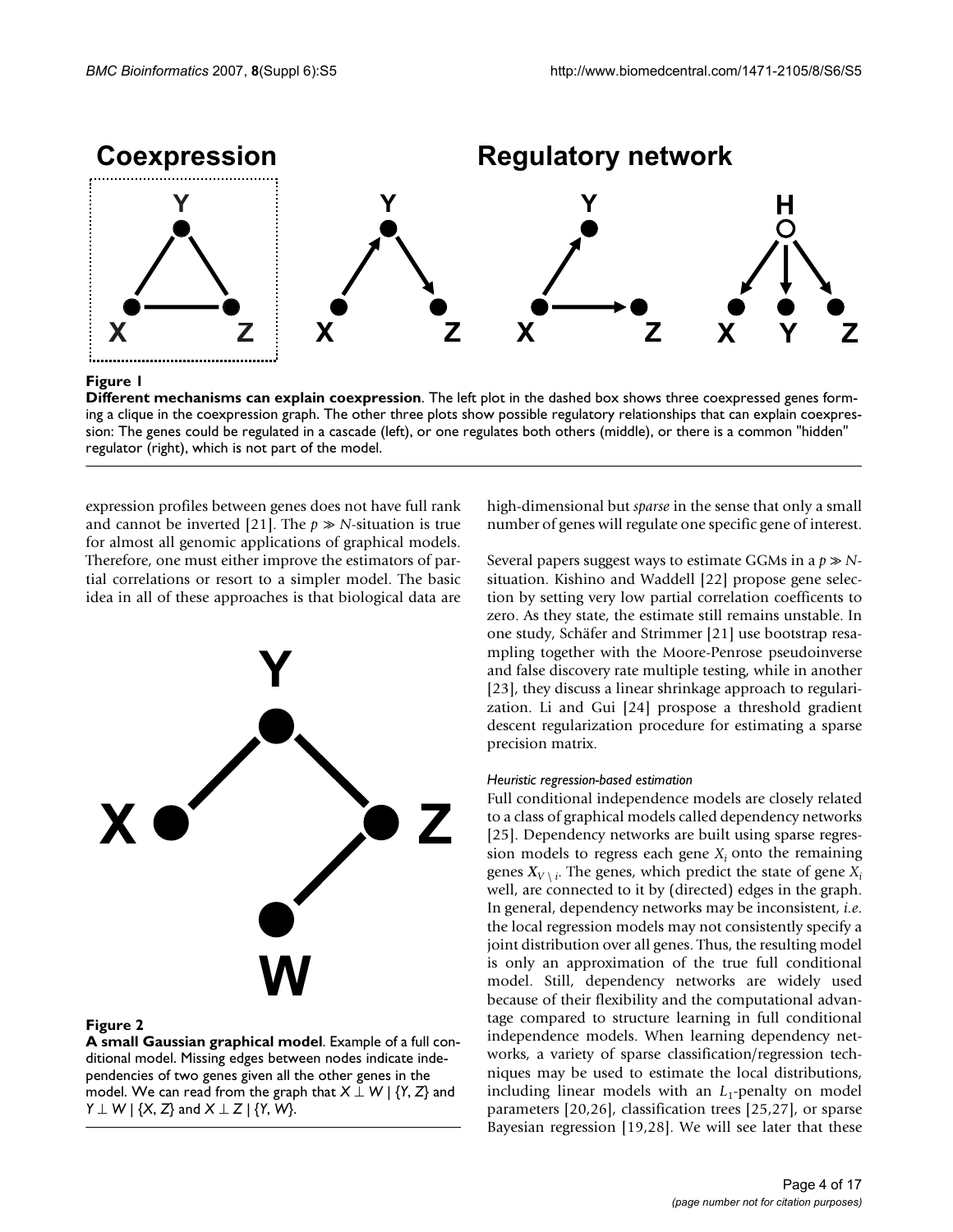approaches are very similar to the local regression models used in Bayesian networks. The difference is that in Bayesian networks an additional order of the variables is enforced.

### *Low-order conditional independence*

Full conditional models are hard to estimate if the number of samples is small compared to the number of genes. While the last section described different statistical techniques for  $p \gg N$ -situations, this section introduces the complementary approach. Instead of enhancing the estimation procedure, one can ask a simpler question: "Can the correlation between two genes be explained by a *single third gene*?" In contrast to GGMs, low-order conditional independence models condition not on the rest of the genes, but only on single third genes. An edge between vertices *i* and  $j(i \neq j)$  is drawn if the correlation coefficient  $\rho_{ii} \neq 0$  and no third gene can explain the correlation:

$$
X_i \perp X_j \mid X_k \text{ for all } k \in V \setminus \{i, j\}.
$$

This general idea can be implemented in different ways: In a Gaussian setting, first order conditional independence models were proposed by several authors [29-32]. Testing for first order conditional independence involves only triples of genes at a time; thus, the problem for GGMs in high dimensions no longer exists. Wille *et al*. [30] use sparse Gaussian graphical modelling to identify modules of closely related genes and candidate genes for cross-talk between pathways in the Isoprenoid gene network in *Arabidopsis thaliana*.

In another approach, Margolin *et al*. [33] use conditional mutual information to test for first-order independence. The resulting method is called ARACNe and has been applied to expression profiles of human B cells [34]. The advantage of this approach is that the Gaussian assumption is dropped. However, this increased flexibility comes at a prize: ARACNe involves a number of computational approximations and Monte Carlo simulations, which could make the method unstable.

# **Bayesian networks**

In the last sections we have seen methods to build graphs from marginal dependencies  $(X_i \perp X_j)$ , full conditional dependencies ( $X_i \perp X_j \mid X_{\text{rest}}$ ), or first order dependencies  $(X_i \perp X_j | X_k \text{ for all } k \in \text{rest})$ . The logical next step is to ask for independencies *of all orders*. In the resulting graph, two vertices *i* and *j* are connected if *no subset* of the other variables can explain the correlation, that is, if

$$
X_i \perp X_j \mid X_S \text{ for all } S \subseteq V \setminus \{i, j\}.
$$

This includes testing marginal, first order and full conditional independencies. Thus, the number of edges will be smaller compared to the models in the previous sections. The graph encoding the above independence statements for all pairs of nodes is still undirected. It can be shown that knowing independences of all orders gives an even higher resolved representation of the correlation structure. The collection of independence statements already implies directions of some of the edges in the graph [35- 37]. The resulting directed probabilistic model is called a *Bayesian network*.

# *Definition of a Bayesian network*

A (static) Bayesian network is a graphical representation of the dependency structure between the components of a random vector *X*. The individual random variables are associated with the vertices of a directed acyclic graph (DAG) *G*, which describes the dependency structure. Each node is described by a local probability distribution (LPD) and the joint distribution  $p(x)$  over all nodes factors as

$$
p(x) = \prod_{v \in V} p(x_v \mid x_{pa(v)}, \theta_v),
$$

where  $\theta_{\nu}$  denotes the parametrization of the local distribution and  $x_{pa(v)}$  is the vector of parent states denoting the activity levels of a gene's regulators. The DAG structure implies an ordering of the variables. The parents of each node are those variables that render it independent of all other predecessors. The factorization of the joint distribution is the key property of Bayesian networks. It allows to segment the set of variables into families, which can be treated individually. This basic definition of Bayesian networks poses a number of further questions, which are addressed in the following: (1.) How do the local probability distributions  $p(x_v \mid x_{p_d(v)}, \theta_v)$  look like? (2.) How is conditional independence defined for DAGs? (3.) How can we learn a Bayesian network structure from data? (4.) Are there natural limits to structure learning?

# *Local probability distributions (LPDs)*

Bayesian network models differ with respect to assumptions about the local probability distributions  $p(x_v | x_{p,q(v)},$  $\theta$ <sup>v</sup>) attached to each node  $v \in V$ . There are two types of parametric LPDs used in practice: multinomial distributions for discrete nodes and Gaussian distributions (normal distributions) for continuous nodes. A discrete node with discrete parents follows a multinomial distribution parametrized by a set of probability vectors, one for each parent configuration. A continuous node with continuous parents follows a Gaussian distribution, where the mean is a linear combination of parent states. Conditional Gaussian (CG) networks are a combination of discrete and Gaussian networks. Continuous nodes follow a Gaus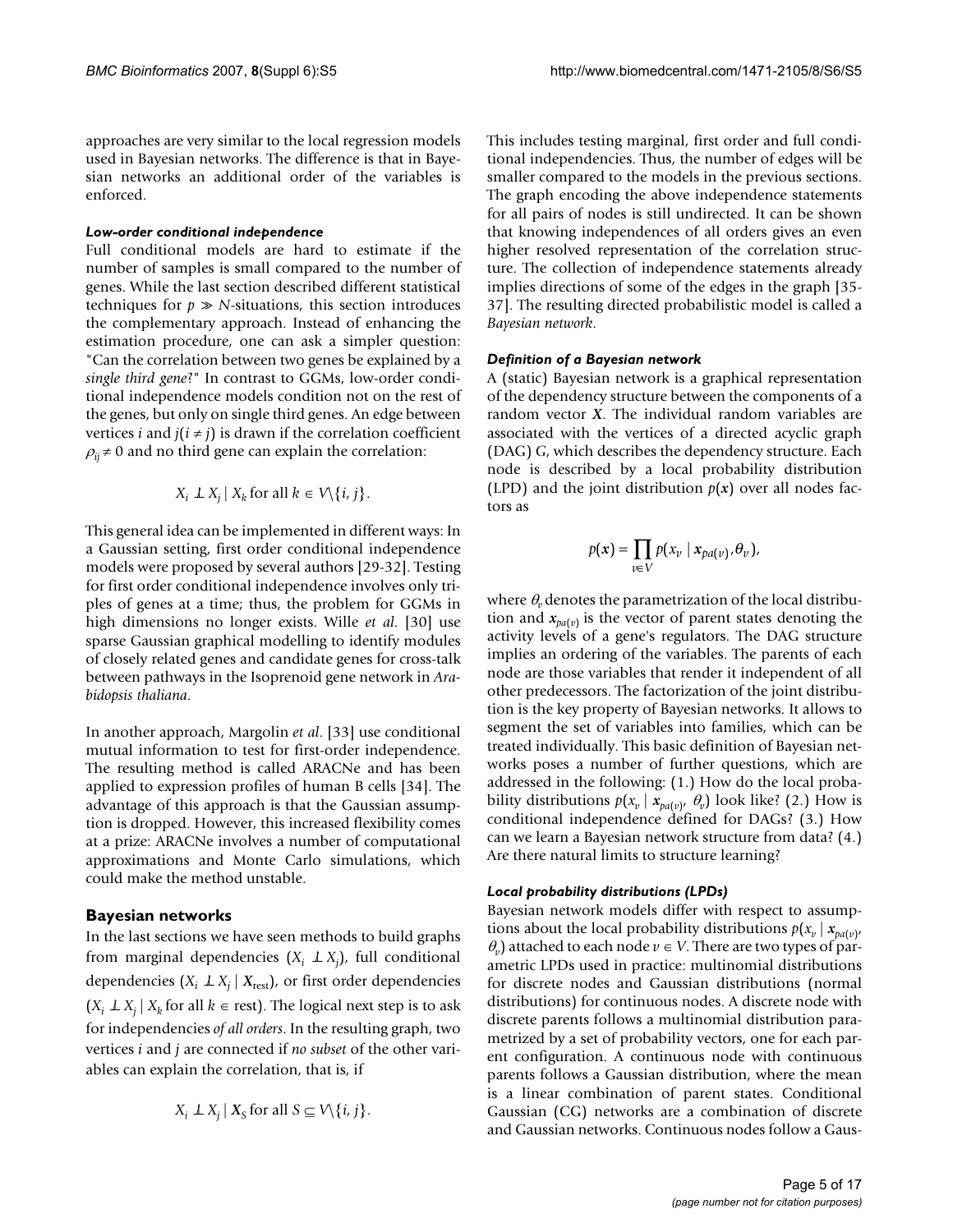sian distribution and are allowed discrete and continuous parents, while discrete nodes follow a multinomial distribution and are restricted to discrete parents. CG networks constitute the general class of graphical models studied in statistics [15].

Another kind of parametric LPDs are regression trees, as used by Segal *et al*. [38,39]. Each regression tree is a rooted binary tree with parents in the DAG as internal nodes and leaf nodes associated with univariate Gaussian distributions. The regression trees capture the local structure in the data, whereas the DAG describes the global structure [40,41].

Instead of the parametric approaches discussed so far, the relationship between parents and children in the DAG can also be modeled by non-parametric regression models [42-45]. The result is a non-linear continuous model. This is an advantage over multinomial or Gaussian Bayesian networks, which are either discrete or linear.

Bulashevska and Eils [46] constrain LPDs to noisy logic functions modelling activatory or inhibitory parent-child relations. This has the advantage of simplifying and regularizing the model, while at the same time making it easier to interpret.

Nachman *et al*. [47] use non-linear Michaelis-Mentens dynamics to model how the transcription rate of a gene depends on its regulators. This approach combines Bayesian networks with a biochemically realistic quantitative model of gene regulation.

# *Conditional independence in directed graphs*

In Fig. 2 we saw how to read off independence statements from a full conditional independence graph. How does this work in the case of Bayesian networks? The answer is given by the definition of *d-separation* [36] ("d" for directed), also called the *directed Global Markov condition* [15]. The three archetypical situations of d-separation (chain, fork, and collider) can be seen in Fig. 3. In a chain  $X \rightarrow Y \rightarrow Z$ , the middle node *Y* blocks the information flow between *X* and *Z* and thus it holds that  $X \perp Z \mid Y$ . In a fork, where *X* and *Z* are both regulated by *Y*, knowing the state of the regulator renders the regulatees conditionally independent and thus again  $X \perp Z \mid Y$ . The last case is more surprising: If *X* and *Z* are *independent* regulators with a common target *Y*, then the state of *Y* gives us information about *X* and *Z*. For example, imagine that *Y* is only expressed if only one of its regulators is active, then seeing *Y* expressed and *X* active implies *Z* being inactive. Thus, in the collider  $X \rightarrow Y \leftarrow Z$  the middle node *Y* "unblocks" the path between *X* and *Z* and thus *X*  $\perp$  *Z* | *Y*.

# *Markov equivalence*

Many Bayesian networks may represent the same statements of conditional independence. They are statistically undistinguishable and we call them *Markov equivalent*. All equivalent networks share the same underlying undirected graph (called the *skeleton*) but may differ in the direction of edges that are not part of a collider (also called a *v-structure*) [48]. Markov equivalence poses a theoretical limit on structure learning from data: even with infinitely many samples, we cannot resolve the structures in an equivalence class. In biological terms this means: even if we find two genes to be related it may not be clear which one is the regulator and which one is the regulatee. Without perturbation experiments this situation can not be further resolved.

# *Acyclicity in a cyclic world*

Bayesian networks allow the highest resolution of correlation structure. Still, they suffer from a severe shortcoming: they are acyclic. With cycles, we cannot decompose the joint distribution as in the definition of Bayesian networks. Biological networks are all known to contain feedback loops and cycles [49]. Modeling the cell cycle with an acyclic model [50] can only be a preliminary step. One extension of Bayesian networks that encompasses cyclic structures is the factor graph network model of Gat-Viks *et. al*. [51]. A second way to address the cycle problem is by assuming that the system evolves over time. This is shown in Fig. 4. We no longer model a static random vector *X* but a time series *X*  $[1]$ ,..., *X*  $[T]$  of observing *X* at *T* timepoints. If we assume that  $X<sub>v</sub>$  at time  $t + 1$  can only have parents at time *t*, then cycles "unroll" and the resulting model is again acyclic and tractable: it is called a *Dynamic Bayesian network* (DBN) [52,53]. DBNs have found many applications in network reconstruction [54-56]. They are often augmented with hidden nodes [57], which can describe transcription factor activity [47] or any other kind of environmental or non-transcriptional effects in the cell [58-61]. In summary, DBNs provide one of the most flexible frameworks for modeling cellular networks.

# *Score based structure learning*

In correlation networks, GGMs and sparse GGMs we use statistical tests for each gene pair to decide whether the data support an edge or not. The number of tests to be done in these models is limited, even though it can be big in the case of sparse GGMs. For Bayesian networks we need to test independence of a gene pair for every subset of the other genes. This is called *constraint-based* learning of Bayesian networks [36,37]. For problems with more than a handful of variables testing becomes infeasible very quickly. In applications in computational biology the network structure is therefore mostly estimated by score based techniques. In the following we review maximum likelihood scores and Bayesian scores to evaluate model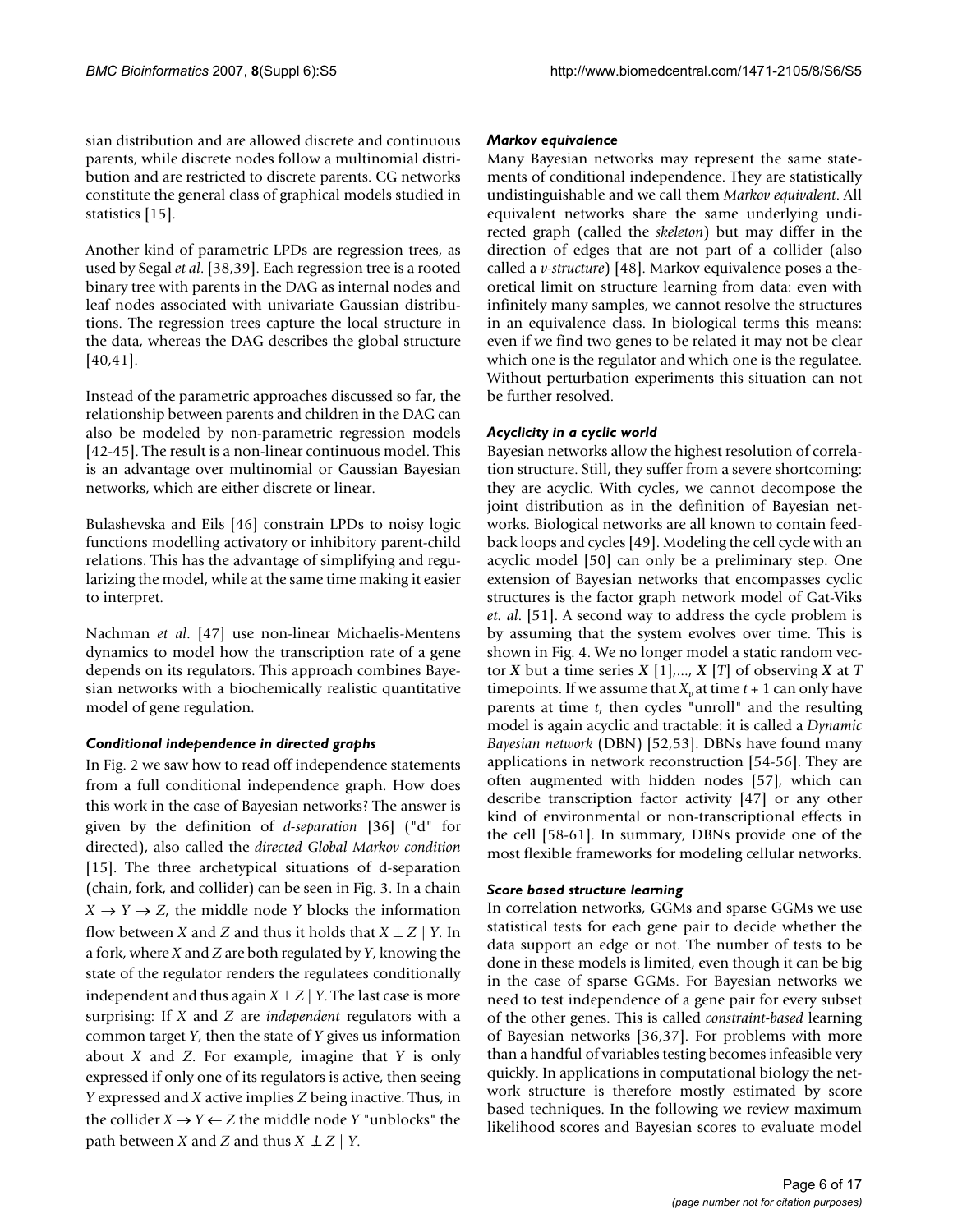

**Figure 3** 

**Conditional indendence in directed graphs**. The three archetypal situations in the definition of d-separation. In the chain and the fork, conditioning on the middle node makes the others independent. In a collider, *X* and *Z* are marginally independent, but become dependent once *Y* is known.

fit to data. Once the score is defined, model selection is posed as an optimization problem over the discrete space of possible model structures. Additional topics are how to fight overfitting and how to encode prior information.

# *Maximum likelihood*

A straight-forward idea for model selection is to choose the DAG *G*, which allows the best fit to data *D*. The best fit for a given DAG *G* is determined by maximizing the likelihood  $p(D|G, \theta)$  as a function of  $\theta$ , the parameters of the local probability distributions. A score for DAG *G* is then given by

$$
score_{ML}(G) = \max_{\theta} p(D \mid G, \theta).
$$

Unfortunately, the likelihood is not an appropriate score to decide between models since it tends to overfitting. Richer models with more edges will have a better likelihood than simpler ones, since the additional number of parameters allows a better fit to the data. A standard solution to this problem is to penalize the maximum likelihood score according to model complexity. An often used example of this general strategy is scoring with the Bayesian information criterion.

# *Bayesian information criterion (BIC)*

Contrary to what the name suggests, the BIC score [62] is not a Bayesian score. It is a regularized maximum likelihood estimate, which controls overfitting by penalizing the maximal likelihood of the model with respect to the number of model parameters. It is defined as

score<sub>BIC</sub>(G) = max 
$$
p(D | G, \theta) - \frac{d}{2} \log N
$$
,

where *d* is the number of parameters and the factor log *N* scales the penalty with respect to the likelihood. The BIC score can also be used to learn Bayesian networks with

missing values or hidden variables. The likelihood has then to be maximized via the Expectation-Maximization (EM) algorithm. In such a scenario, the BIC score is used by Nachman *et al*. [47] to learn kinetic models of transcription factors and their targets. They treat protein activities and kinetic constants as hidden variables.

### *Bayesian scores*

In most cases a full Bayesian approach is preferred over ML or BIC. In Bayesian structure learning we evaluate the posterior probability of model topology *G* given data *D*:

score<sub>Bayes</sub> = 
$$
p(G | D) = \frac{p(D | G) \cdot p(G)}{p(D)}
$$
.

The denominator  $p(D)$  is an average of data likelihoods over all possible models. This normalizing constant is the same for all models, and thus we do not need compute it to decide between competing models. The two main terms to consider in the Bayesian score are the prior over model structures, *p*(*G*), and the marginal likelihood  $p(D|G)$ .

### *Marginal likelihood of network structure*

The marginal likelihood  $p(D|G)$  is the key component of Bayesian scoring metrics. It equals the full model likelihood averaged over parameters of local probability distributions, that is,

$$
p(D \mid G) = \int_{\Theta} p(D \mid G, \theta) p(\theta \mid G) d\Theta.
$$

Marginalization is the reason why the LPD parameters  $\theta$ do not enter the definition of the posterior above. They are treated as *nuisance parameters* and have been integrated out. It is important to note that the LPD parameters were not maximized as it would be done in a maximum likelihood estimate or in a BIC score. Averaging instead of maximizing prevents the Bayesian score from overfitting.

Computation of marginal likelihood depends on the choice of local probability distributions and local priors in the Bayesian network model. To compute the marginal likelihood analytically, the prior  $p(\theta|G)$  must fit to the likelihood  $p(D|G, \theta)$ . Statistically, this fit is called "conjugacy". A prior distribution is called *conjugate* to a likelihood, if the posterior is of the same distributional form as the prior [63]. If no conjugate prior is available, the marginal likelihood has to be approximated.

The marginal likelihood for discrete Bayesian networks was first computed by Cooper and Herskovits [64] and is further discussed by Heckerman *et al*. [65]. The conjugate prior for the multinomial distribution is the Dirichlet prior [63]. Assuming independence of the prior for each node and each parent configuration, the score decom-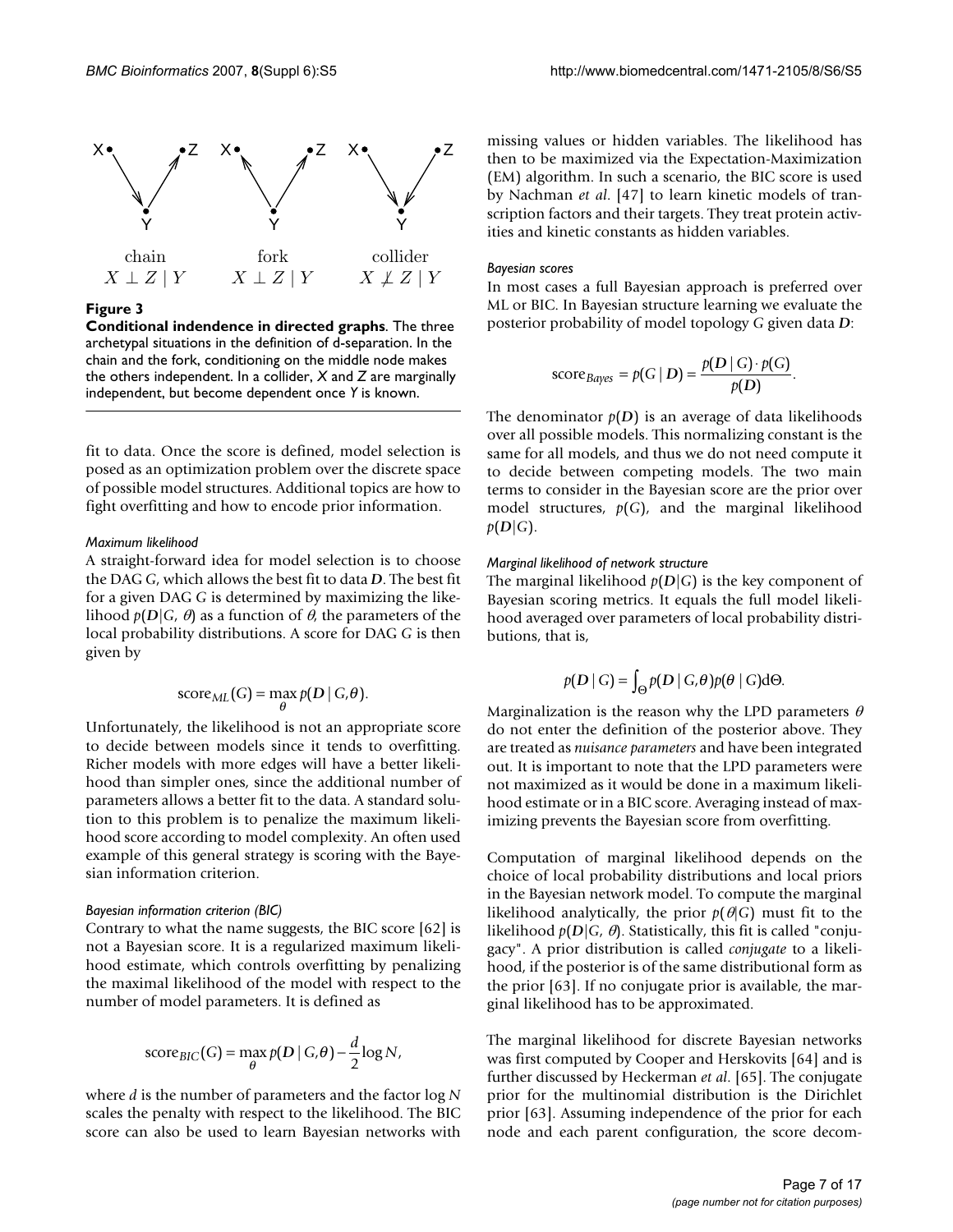

**Cycles unroll over time**. The cycle unrolls into an acyclic graph over different time slices.

poses into independent contributions for each family of nodes. Corresponding results exist for Gaussion networks using a Normal-Wishart prior [66]. The marginal likelihood again decomposes into node-wise contributions. Conditional Gaussian networks are a mix of discrete and Gaussian nodes [67]. The marginal likelihood decomposes into a Gaussian part and a discrete part.

For tree LPDs, the marginal likelihood at each node of the DAG further splits into independent components for each leaf of the local regression tree. Conjugate analysis and analytic results are possible using normal-gamma priors for each leaf node [40,41].

For non-parametrix LPDs, Boolean logic LPDs, and kinetic modelling LPDs, conjugate analysis and analytic computation of the marginal likelihood are not possible. Imoto *et al*. [42] use a Laplace approximation to approach the true marginal likelihood. Bulashevska and Eils [46] use Gibbs sampling to estimate the model posterior  $p(G|D)$  and the parameter posterior  $p(\theta|D)$ . Nachman *et al*. [47] use the BIC score for model selection.

#### *Structure prior*

Structure priors  $p(G)$  help to focus inference on reasonable models by including biological prior knowledge or integrating different data sources. Very often the biological prior knowledge can be encoded in a prior network, which is then to be refined by statistical structure learning. The first idea is to restrict the search space to a – conveniently defined – vicinity  $V(\mathcal{P})$  of the prior network  $\mathcal{P}$ .

All the DAGs in the restricted search space are considered equally likely. This can be interpreted as a rigid structure prior of the form

$$
p(G) = \begin{cases} 1/|\mathcal{V}(\mathcal{P})| & \text{if } G \in \mathcal{V}(\mathcal{P}), \\ 0 & \text{else.} \end{cases}
$$

A smoother way to guarantee that DAGs similar to the prior network  $P$  get higher prior probability is the following. We measure the confidence of edge (*v*, *w*) by a value  $0 < \kappa_{vw} \leq 1$ . A structure prior can then be defined proportional to a product of weights  $\kappa_{vw}$  over all edges  $(v, w)$ :

$$
p(G) \propto \prod_{v,w \in V} \kappa_{vw}.
$$

The normalization constant, which would be necessary to make the right-hand side a density, is the same for all models and can be ignored when computing relative posterior probabilities. What are smart choices of  $κ_{vw}$ ? There are several approaches suggested in the literature. Heckerman *et al.* [65] assume constant penalty  $\kappa_{vw} = \kappa$  for all edges in which *G* and  $\mathcal P$  differ. Thus,  $p(D) \propto \kappa^{\varepsilon}$  where  $\varepsilon$  is the number of edges in which *G* differs from the prior DAG  $P$  . Another approach by Imoto et al. [43] and Tamada *et. al*. [45] uses a network prior in an iterative scheme. They construct a Bayesian network from microarray data, propose putative transcription factors from the network structure, and search for common motifs in the DNA sequences of children and grand-children of transcription factors. They then re-learn the network by penalizing edges without motif evidence harder than edges with motif evidence. Bernard *et al*. [55] define weights from *p*values of binding location data. They assume that *p*-values follow an exponential distribution if the edge is present and a uniform distribution if it is not. By Bayes' rule they derive probabilities for an edge to be present given the *p*values from the location data. The free parameter of the exponential distribution is then integrated out and the final probabilities  $\mathcal{P}_{vw}$  are used as weights in a structure prior. Fig. 5 shows a comparison of these three prior definitions. They can be organized by the weights  $\kappa_{vw}$  they give for the presence or absence of an edge given prior information.

#### *Discretization*

In most applications the Bayesian score for discrete data is used. When learning gene regulatory networks from microarray data, it is necessary to preprocess the continu-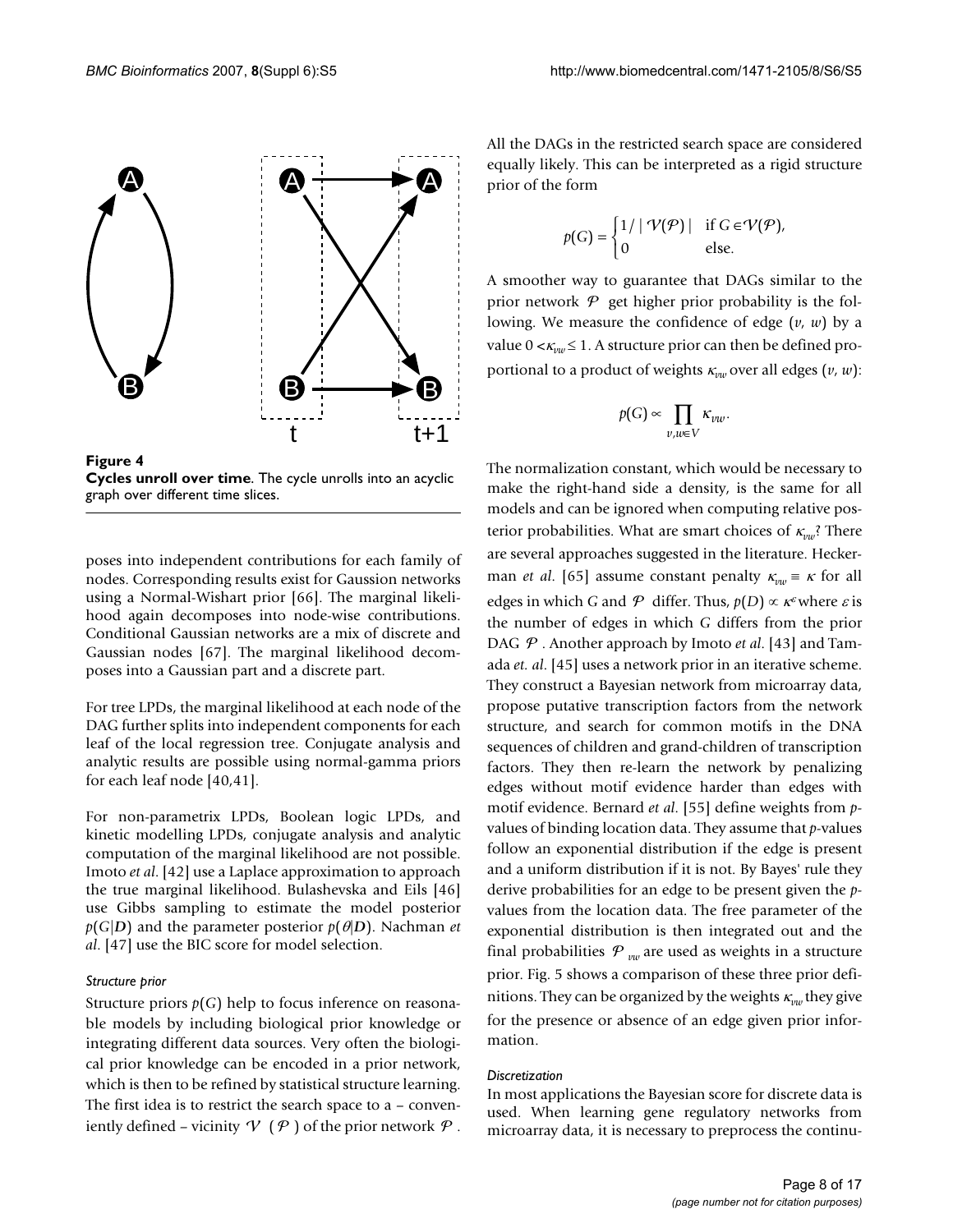ous gene expression values and discretize them. In general, discretization may be carried out for computational efficiency, or because background knowledge suggests that the underlying variables are indeed discrete. Discretizing continuous variables results in a loss of information, although it can also reduce noise, since discretized data can be more stable with respect to random variations of the mRNA measurements. Several methods to discretize microarray data have been proposed in the literature: Friedman *et al*. [50] discretize expression values into three categories, depending on whether the expression rate is significantly lower than, similar to, or greater than control, respectively. Pe'er *et al*. [68] introduce an adaptive discretization procedure. They model the expression level of a gene in different experiments as samples from a mixture of normal distributions, where each normal component corresponds to a specific state. They then use standard *k*-means clustering for inference. Hartemink *et al*. [69] use a discretization coalescence method, which incrementally reduces the number of discretization levels for each gene while preserving as much total mutual information between genes as possible. In the previous three approaches, expression levels were discretized before and independently of structure learning. Suboptimal discretization algorithms can lead to degraded network structure. To avoid this, Steck and Jaakkola [70] derive a scoring function to efficiently *jointly* optimize the discretization policy and the structure of the graphical model.

#### *Regularization*

Regularization is a technique used in machine learning to ensure uniqueness of solution and to fight overfitting by constraining admissible models [14,71]. Regularization is always needed in  $p \gg N$ -situations. We already saw examples of regularization when Gaussian graphical models were adapted to the  $p \gg N$ -situation. Different methods were proposed for Bayesian networks. Steck and Jaakkola [72] show that scaling down the parameters of the Dirichlet prior used for the computation of the marginal likelihood leads to a strong regularization of the model structure and a sparse graph. Another way to regularize Bayesian networks is to constrain the local probability distributions. Bulashevska and Eils [46] suggest learning noisy logic gates instead of unconstrained multinomial LPDs. The drawback is that Bayesian conjugate analysis, which leads to the analytic solution of the marginal likelihood, is no longer possible and Gibbs sampling has to be applied. Module networks [38,39] constrain the number of parameters in the model by assuming that groups of genes (so called *modules*) share the same dependence on regulators. Learning module networks involves an iteration of assigning genes to modules and searching for dependencies between modules.

#### *Model selection and assessment*

To search for the DAG with highest score is mathematically trivial: compute the score for every possible DAG and choose the one that achieves the highest value. What makes exhaustive search computationally infeasible in almost all applications is the huge number of DAGs. The number of DAGs on *n* edges is

$$
a_n = \sum_{k=1}^n (-1)^{k-1} \binom{n}{k} 2^{k(n-k)} a_{n-k}
$$

with  $a_0 = 1$  [73]. The number of DAGs increases explosively, as the first few steps in the recursion show: 1, 1, 3, 25, 543, 29 281, 3 781 503, 1 138 779 265. That means, we must use heuristic strategies to find high-scoring Bayesian networks without enumerating all possible DAGs.

#### *Defining search space*

First we need to decide how to describe models of interest. This defines the model space, in which we search for models describing the data well. To apply search heuristics we have to equip the search space with a neighborhood relation, that is, operators to move from one point of the search space to the next one. The most simple search space results from defining a neighborhood relation on DAGs. Two DAGs are neighbors if they differ by one edge, which is either missing in one of them or directed the other way round. Madigan *et al*. [74] and Chickering [75] restrict the search space to Markov equivalence classes of DAGs which uniquely describe a joint distribution. Thus, no time is lost in evaluating DAG models which are equivalent anyway. Friedman and Koller [76] search over orders of nodes rather than over network structures. They argue that the space of orders is smaller and more regular than the space of structures and has a much smoother posterior landscape.

#### *Search heuristics*

Most of the following search algorithms can be applied to all search spaces, even though they are usually applied to DAGs. They return a single best network. A simple and fast but still powerful method is *hill-climbing* by greedy search. First, choose a point in search space to start from, e.g. a random graph or the empty graph. Compute the posterior probability for all graphs in the neighborhood of the current graph and select the graph with highest score. Iterate until no graph in the neighborhood has a larger score than the current graph. This procedure finds local maxima of the Bayesian scoring metric. The K2-algorithm [64] is a variant of greedy search, which assumes that the order of nodes is known. Several approaches have been suggested to speed up model search. The *sparse candidate algorithm* [77] restricts the number of possible parents for each node by searching for pairs of nodes which are highly dependent. The *ideal parent algorithm* [47,78] constructs a parent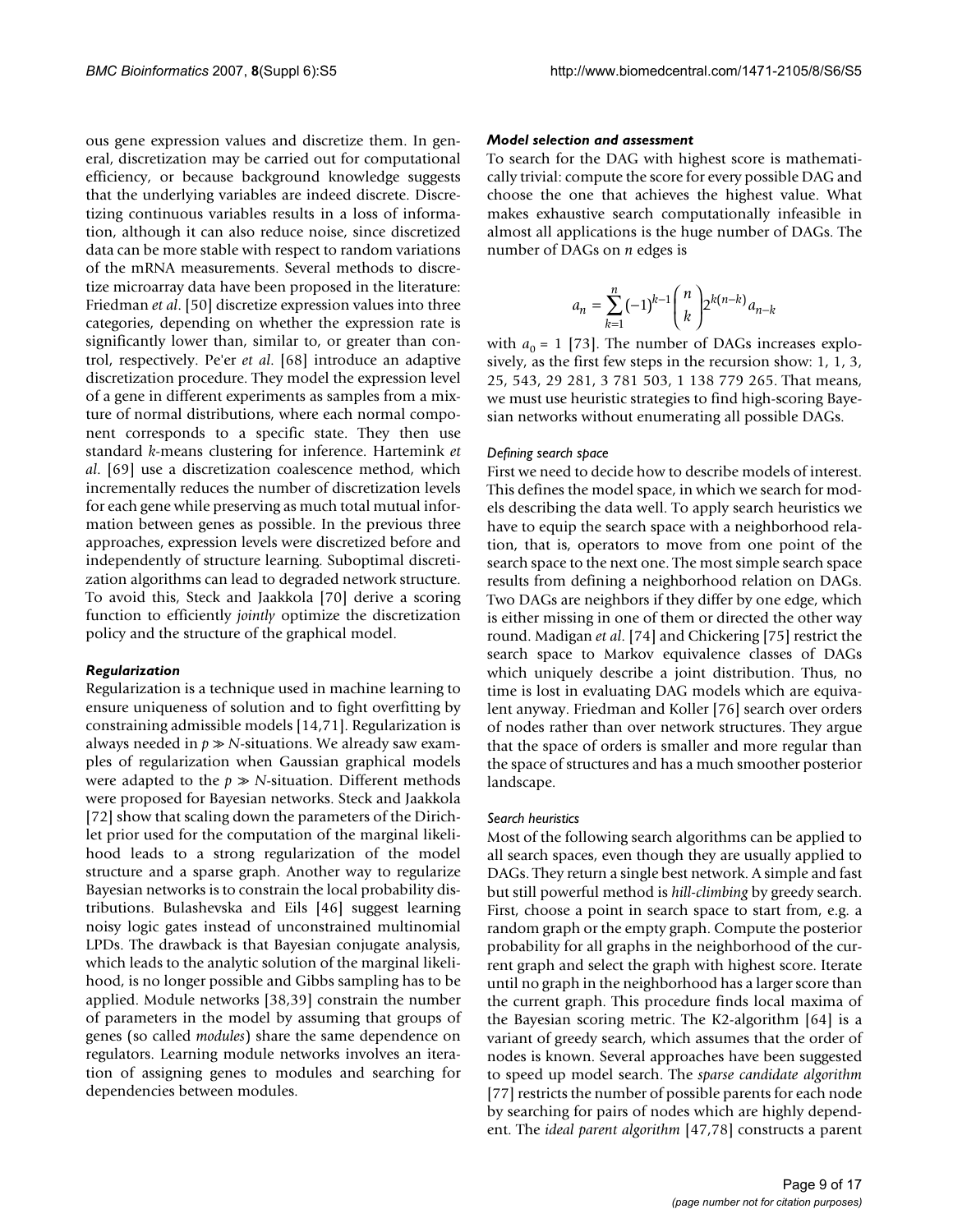

# **Figure 5**

**An overview of structure priors**. Comparison of edge weights suggested by Heckerman *et al*. [65], Imoto *et al*. [43] and Bernard *et al*. [55]. Rows correspond to prior information. In the left two examples the prior can be described as binary, while on the right it is expressed as a *p*-value derived from a second data set. The entries in the table are the weights <sup>κ</sup>*vw* for each edge depending on whether *G* agrees with  $\cal P$  or not. The middle table holds  $\zeta_1<\zeta_2$ , i.e. edges with motif evidence contribute more than edges without. The structure prior is then a product over the weights for all edges.

profile perfectly explaining the child behaviour and uses it to guide parent selection and to restrict the search space. Peña *et al*. [79] grow Bayesian networks starting from a target gene of interest. They iteratively add to the Bayesian network parents and children of all the genes already included in it. The algorithm stops after a predefined number of steps and thus, intuitively, highlights the surrounding area of the seed gene without having to compute the complete Bayesian network over all genes. Friedman [80,81] introduces the *structural EM algorithm* to learn Bayesian networks in the presence of missing values or hidden variables. It is an extension of the Expectation-Maximization (EM) algorithm that performs structure search *inside* the EM procedure and shows improvements in terms of speed and accuracy.

### *Assessing uncertainty*

The problem with optimal models is, as Edwards [16] puts it: "Any method (or statistician) that takes a complex multivariate dataset and, from it, claims to identify one true model, is both naive and misleading". The emphasis is on "one true model". A better strategy than choosing a single best model is exploring the whole posterior distribution. Unfortunately, direct sampling from the posterior is intractable. The most we know about the data distribution is the empirical distribution of observations in the dataset. A classical approach to assess variability in the data is bootstrapping [82]. The strategy is to sample with replacement from the observations in the data set to get a number of bootstrap datasets, and then learn a network on every bootstrap dataset. The relative frequency of network features in the resulting network structures can be used as a measure of reliability [50,68]. Bootstrap samples can contain multiple copies of identical data points. This implies strong statistical dependencies between variables when given a small dataset. As a consequence, the resulting network structure can be considerably biased towards denser graphs. Steck and Jaakkola [83] propose a correction for this bias. As another simple way to avoid the bootstrap-bias Steck and Jaakkola [70] use the *leave-k-out* method. Instead of resampling with replacement, *k* cases are left out of the dataset when estimating a model. Repeating this many times also gives an estimate of model variability.

Markov Chain Monte Carlo (MCMC) is a simulation technique which can be also used to sample from the posterior *p*(*G|D*). Given a network structure, a new neighboring structure is proposed. This new structure is accepted with the Metropolis Hastings acceptance criterion [84]. The iteration of this procedure produces a Markov chain that under fairly general conditions converges in distribution to the true posterior. MCMC is used by Husmeier [85] to learn dynamic Bayesian networks. Madigan *et al*. [74] use MCMC over Markov equivalence classes and Friedman and Koller [76] over orders of nodes.

#### *Benchmarking*

Graphical models visualize a multivariate dependency structure. They can only answer biological questions if they succeed in reliably and accurately reconstructing biologically relevant features of cellular networks. Unfortunately, rigorous assessment and benchmarking of methods are still rare. One of the first evaluation studies is by Smith *et al*. [86]. They sample data from a songbird's brain model and report excellent recovery success when learning a Bayesian network from it. Zak *et al*. [87] develop a realistic 10 gene network, where the biological processes at the different levels of transcription, translation and post-translational modifications were modeled with systems of differential equations. They show that linear and log-linear methods fail to recover the network structure. Husmeier [85] uses the same simulation network [87] to specify sensitivity and specificity of dynamic Bayesian networks. He demonstrates how the network inference performance varies with the training set size, the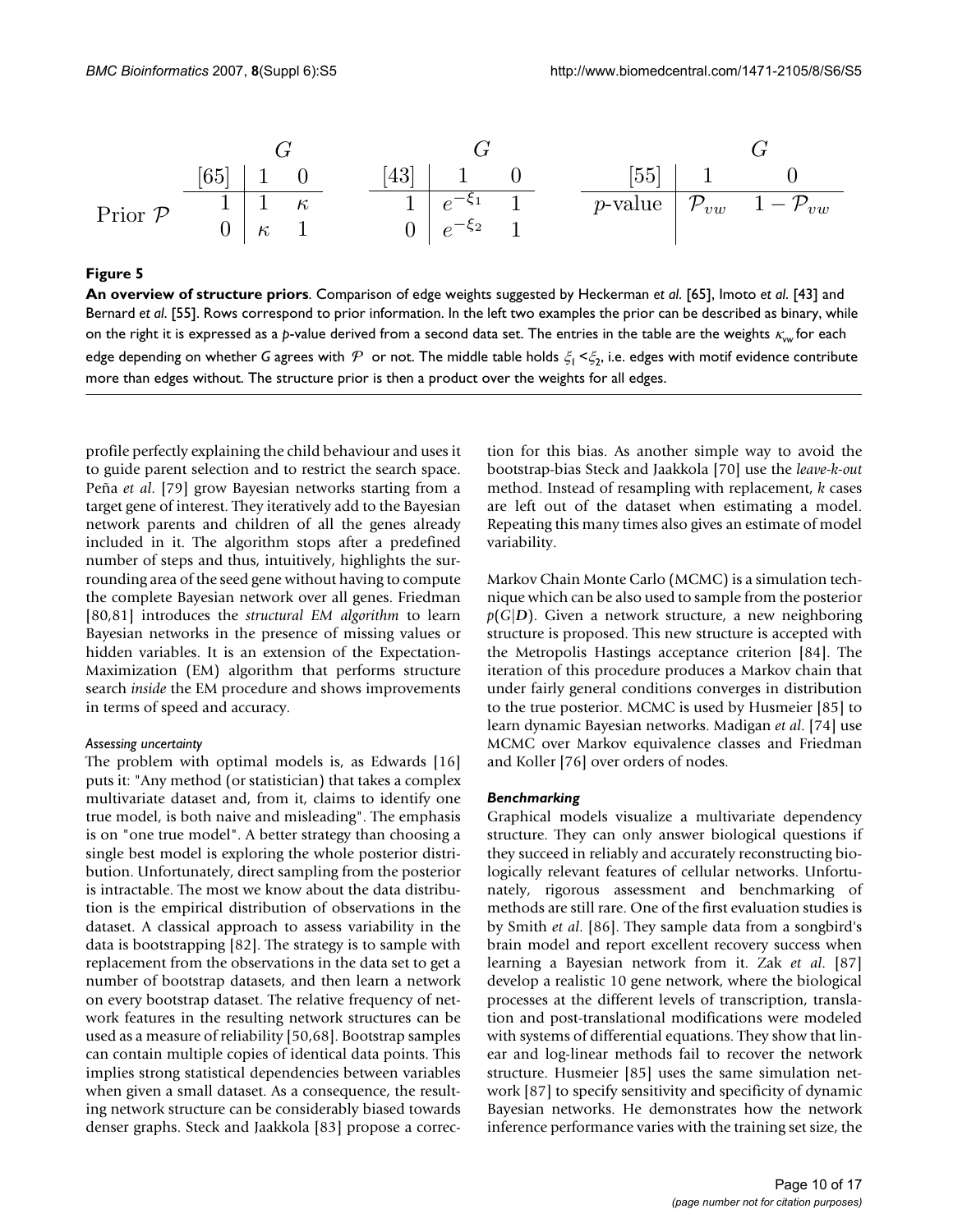degree of inadequacy of prior assumptions, and the experimental sampling strategy. By analyzing ROC curves Husmeier can show fair performance of DBNs. Wimberly *et al*. [88] test 10 algorithms, including Boolean and Bayesian networks, on a simulation [89] of the genetic network of the sea urchin embryo [90]. They report that reconstruction is unreliable with all methods and that the performance of the better algorithms quickly degrades as simulations become more realistic. Basso *et al*. [34] show that their own method, ARACNe, compares favorably against static Bayesian networks on a simulated network with 19 nodes [54] – but only if the dataset includes several hundreds of observations. On the other hand, Hartemink [91] finds *dynamic* Bayesian networks to be even more accurate than ARACNe on datasets of the same size. In a recent comparative evaluation, Werhli *et al*. [92] find no significant differences between coexpression networks, Gaussian graphical models and Bayesian networks, if they are used on nonlinear simulated data and real data. They conclude that the higher computational cost of inferring Bayesian networks over GGMs and coexpression networks is often not justified.

All in all the results show severe limitations of graphical models for microarray data: They need a large sample size and capture only parts of biologically relevant networks. One reason for this shortcoming is that the models we discussed so far all use purely observational data, where the cellular network was not perturbed experimentally. In simulations [92-94] and on real data [3,92] it was shown that data from perturbation experiments greatly improve performance in network reconstruction. In Bayesian networks this improvement is especially pronounced [92]. Accordingly, the following section introduces methodology for learning from effects of interventions in a probabilistic framework.

# **Learning from experimental interventions**

Physicist Richard Feynman once said: "What I cannot create, I do not understand". This quote stresses the importance of action for understanding. A complex system is not understood solely by passive contemplation, it needs active manipulation by the researcher. In biology this fact is long known. Functional genomics has a long tradition of inferring the inner working of a cell by breaking it. "What I cannot break, I do not understand" is the credo of functional genomics research.

# *Linking causes with effects*

Rung *et al*. [95] build a directed disruption graph by drawing an edge (*i,j*) if perturbing gene *i* results in a significant expression change at gene *j*. The authors focus on features of the disruption network that are robust over a range of significance cutoffs. Disruption networks do not distinguish between direct and indirect effects (and are in this sence similar to co-expression networks). Fig. 6 shows the difference between a causal network and a disruption network.

# *Distinguishing direct from indirect effects*

Disruption networks can be used as a starting point for further analysis. Wagner [96-98] uses graph-theoretic methods of *transitive reduction* [99,100] to find parsimonious subgraphs explaining all the effects in the disruption network. These methods are deterministic and do not take measurement noise into account. Wang and Cooper [101] describe a Bayesian generalization of the Wagner algorithm [98] yielding a distribution over possible causal relationships between genes.

# *Boolean networks*

A simple deterministic model of regulatory networks are Boolean networks: they are defined by a directed (and possibly cyclic) graph. For each node exists a boolean function relating parent states to the child state. Perturbations allow us to infer the structure and the logic of Boolean networks [102-104].

Unfortunately, deterministic models can not compensate for the noise inherent in biological systems. This is the reason why also for perturbation data probabilistic models are preferred.

# *Correlation*

Rice *et al*. [105] build correlation graphs using knockout data. They assume that the data contain measurements of the unperturbed cell and several replicates of measurements for every gene knockout. For each gene *i*, they concatenate the wild-type data with the intervention data of this gene and compute on the joint data the correlation of gene *i* to all other genes. In the final graph, there is an arrow (*i, j*) if gene *j* was highly correlated to gene *i*. Since the correlation was computed on knockout data, the graph encodes causation and not only correlation. The big disadvantage of this method is the need for many  $(>10)$ replicates of knockout experiments for *every* gene in the model, which is unrealistic for most real-world applications. Several regression methods make more efficient use of data.

# *Regression*

Rogers and Girolami [28] use sparse Bayesian regression based on a Gaussian linear model to estimate a dependency network from knock-out data. They regress each gene onto all other genes by combining all the data corresponding to knockouts of genes other than the particular gene of interest. The measurements of the knockout gene are ignored when predicting this gene's expression from the other genes. We will see below that this strategy is the same as Pearl's *ideal interventions* used in Bayesian net-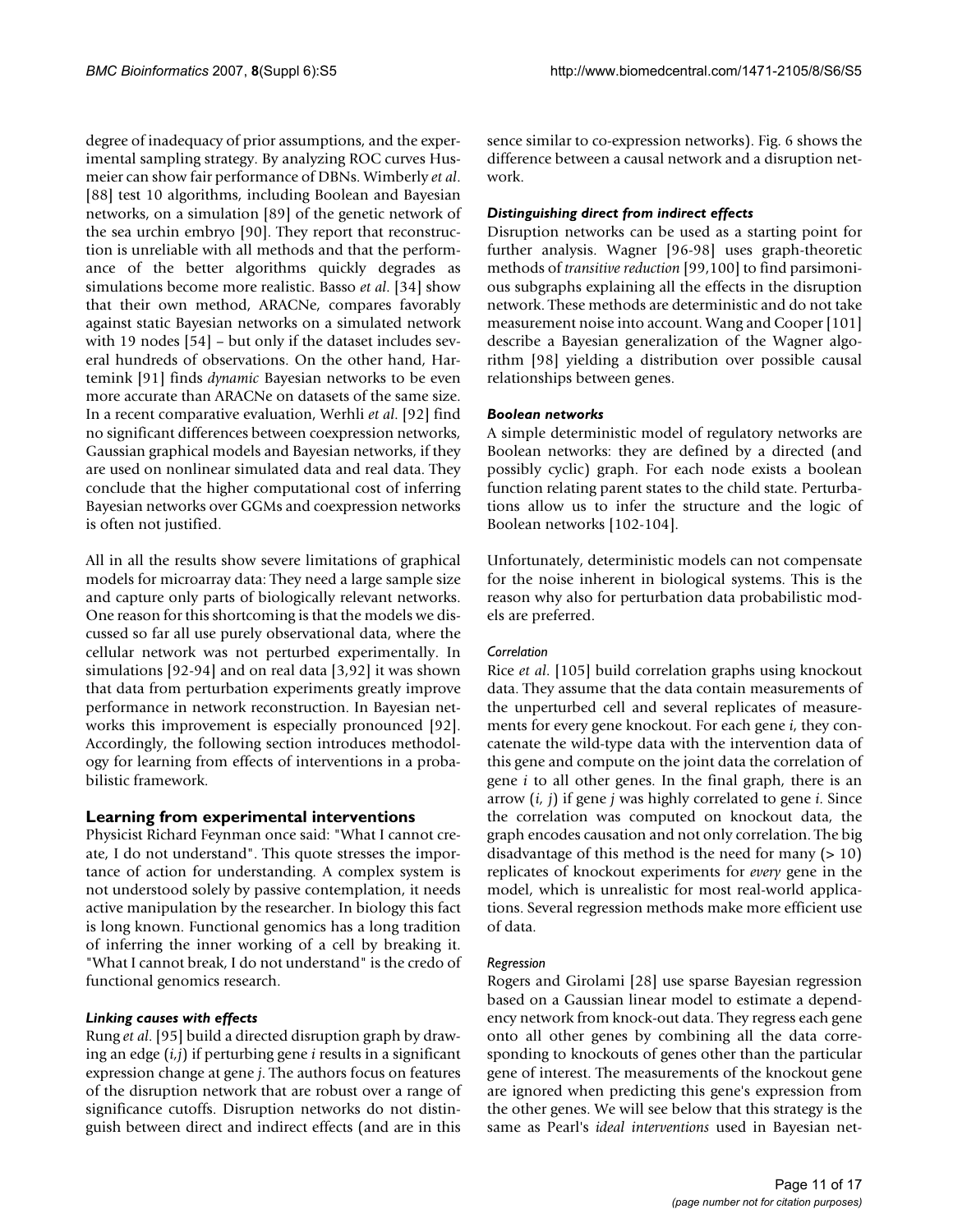

**Causal and discruption network**. From the causal network (left) it is easy to deduce how effects spread through the pathway (right). The harder problem is to deduce the causal pathway from observing effects of interventions (going from right to left).

works [36]. A prior on model parameters constrains most regression coefficients to zero and enforces a sparse solution. Non-zero regression coefficients are indicated by arrows in the regulation network. Other regression methods for network reconstruction are derived from a branch of engineering called *system identification* [106]. Functional relations between network components are inferred from measurements of system dynamics. Several papers [107-110] use multiple regression to model the response of genes and proteins to external perturbations.

# *Ideal interventions*

Pearl [36] proposes an idealized model of interventions in Bayesian networks. He assumes that an external manipulation completely controls the target node *v*. The influence of parent nodes  $pa(v)$  is cut and the LPD of  $X_v$  degenerates to a point mass at the target state  $x'_{\nu}$  that is,

$$
p(x_v \mid \mathbf{x}_{pa(v)}, \theta_v) \xrightarrow{\text{ intervention}} p(x_v) = \begin{cases} 1 & \text{if } x_v = x'_v \\ 0 & \text{else.} \end{cases}
$$

Ideal interventions are easily introduced into the computation of marginal likelihood. The key observation is that fixing a variable to a state tells us nothing about its "natural" behaviour. Cooper and Yoo [111] show that only cases in which a node was not fixed by an external manipulation enter into this node's contribution to the marginal likelihood. Ideal interventions were applied in Bayesian networks [3,68,94], factor graphs [51] and dependency networks [28]. In simulations [92-94] and on real data [3,92] it was found that interventions are critical for effective inference, particularly to establish directionality of the connections.

#### *Soft interventions*

Pearl's model of ideal interventions contains a number of idealizations. The most important of these are that manipulations only affect single genes and that results can be controlled deterministically. The first assumption may not be true if there are compensatory effects involving other genes. The second assumption is also very limiting in realistic biological scenarios. Often the experimentalist lacks knowledge about the exact size of perturbation effects. To cope with this uncertainty, Markowetz *et al*. [112] introduced soft interventions as a generalization of ideal interventions. Variables are "pushed" in the direction of target states without fixing them. This idea is formalized in a Bayesian framework based on Conditional Gaussian networks.

### *Physical network models*

Yeang *et al.* [113] find the most likely annotated molecular interaction graph given a variety of data sources including gene-knockouts. Knock-out data is *functional* in nature and provides only indirect evidence about network structure. Yeang *et al*. associate each observed knock-out effect in the deletion mutant data with molecular cascades that could in principle explain the effect.

#### *Genetic interactions*

Genetic interactions are defined by comparing the phenotypes of two single gene perturbations with the phenotype of the double gene perturbation. One example for a genetic interaction is epistasis [114]; it is defined as one gene masking the effect of another gene. Driessche *et al*. [115] use expression profiles as phenotypes and partly reconstruct a developmental pathway in *D. discoideum*. Another example of a genetic interaction is synthetic lethality, where two genes with a viable phenotype show a lethal phenotype in a double perturbation [116]. Wong *et al*. [117] propose a classification method to predict synthetic lethal interactions. Epistasis and synthetic lethality are just two examples of a broad range of possible genetic interactions. Drees *et al*. [118] define nine modes of genetic interactions for quantitative phenotypes that can be described by inequality constraints between the phenotypic values. They show that all modes of genetic interactions can be identified in agar-invasion phenotypes of mutant yeast.

#### *Nested effects models*

A key obstacle to inferring genetic networks from perturbation screens is that phenotypic profiles generally offer only indirect information on how genes interact. Cell morphology or sensitivity to stresses are global features of the cell, which are hard to relate directly to the genes contributing to them. Gene expression phenotypes also offer only an indirect view of pathway structure due to the high number of non-transcriptional regulatory events like pro-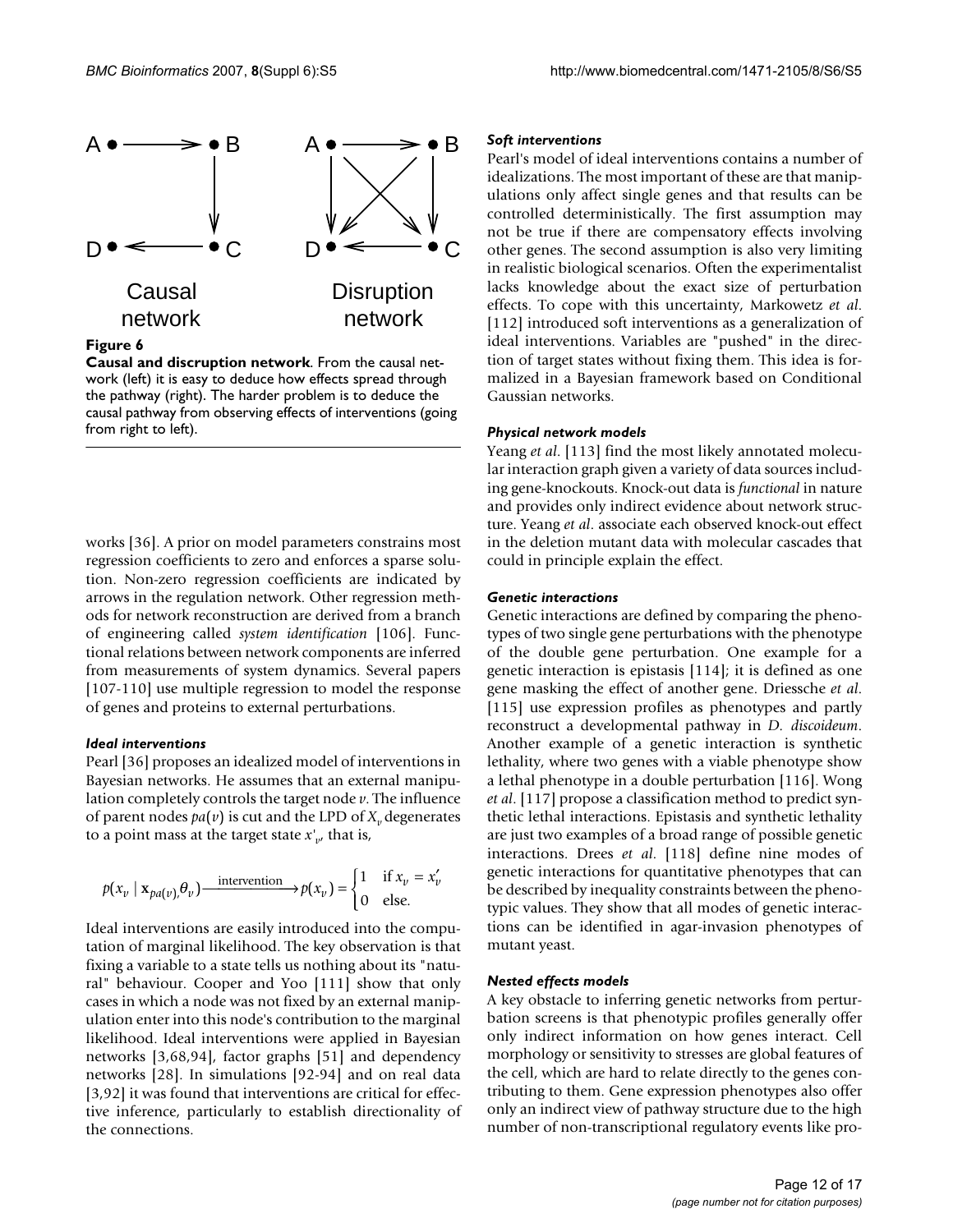

**Figure 7** 

**Nested effects models**. Markowetz *et al*. [119] introduce a probabilistic model to infer a pathway structure (left) from the observed downstream effects of interventions (right). The model predicts that genes high up in the pathway (like *A*) will have a broader set of effects than genes more downstream (like *B* to *E*). The branching in the pathway below *B*  corresponds to (partly) disjoint effect subsets for *C* and *D*. The intersection of effect sets for *C* and *D* can be attributed to *E* and is explained by the collider at *E* in the pathway.

tein modifications. For example, when silencing a kinase we might not be able to observe changes in the activation states of other proteins involved in the pathway; the only information we may get is that genes downstream of the pathway show expression changes. Thus, phenotypic profiles may provide only indirect information about information flow and pathway structure.

A recent approach [119] especially designed to learning from indirect information and high-dimensional phenotypes are *Nested Effects Models* that reconstruct features of the internal organization of the cell from the nested structure of observed perturbation effects. Perturbing some genes may have an influence on a global process, while perturbing others affects sub-processes of it. Imagine, for example, a signaling pathway activating several transcription factors. Blocking the entire pathway will affect all targets of the transcription factors, while perturbing a single downstream transcription factor will only affect its direct targets, which are a subset of the phenotype obtained by blocking the complete pathway. Figure 7 shows a schematic plot of how the position of perturbed genes in a pathway corresponds to a nested structure of observed effects. Markowetz *et al*. [119] demonstrate the power of Nested Effects Models in the controlled setting of simulation studies and explain its practical use in the context of an RNAi data set investigating the response to microbial challenge in *Drosophila melanogaster*.

# *Experimental design*

Statistical analysis of high-throughput data sets aims at generating *hypotheses* about the functions and regulatory roles of genes and proteins. Small-scale traditional experimental techniques are needed to verify the statistical predictions and inferred pathways. Experimental design or *active learning* deals with deciding which interventions to perform to discriminate optimally between alternative models. For reconstruction of regulatory networks, a number of methods have been proposed in different frameworks: for Bayesian networks [120,121], physical network models [122], Boolean networks [102], and dynamical modeling [123].

# **Summary and Outlook**

Fig. 8 organizes the network reconstruction methods we discussed in this review with respect to a few basic questions: Does the data include gene knockout or knockdown experiments? If not, we call it *purely observational data*; if yes, we call it *interventional data*. Is the model probabilistic or deterministic? Does the model allow for changes over time? If yes, we call it *dynamic*, otherwise *static*. Does the model describe transcriptional regulatory networks? And if so, are additional non-transcriptional effects taken into account? In the leaf nodes of the decision tree modeling techniques fall together that are methodologically similar. Fig. 8 shows representative examples. Some branches in the tree are missing, where we found no research on a given approach.

# *The need for a holistic view*

The internal organization of the cell comprises many layers. The *genome* refers to the collection of information stored in the DNA, while the *transcriptome* includes all gene transcripts. On the next level the *proteome* covers the set of all proteins. The *metabolome* contains small molecules – sugars, salts, amino acids, and nucleotides – that participate in metabolic reactions required for the maintenance and normal function of a cell. Results of internal reactions are features of the cell like growth or viability, which can be taken as *phenotypes* to study gene function. To understand the complexity of living cells future research will need to build models including all these layers. Statistical inference on parts of the system will not provide the mechanistic insights functional genomics is seeking for. Recent research concentrates on combining information from genome, transcriptome and proteome, *e.g*. for reconstructing signaling pathways [113,124] and networks of functionally related proteins [8,9,125]. This is a necessary step in the right direction. However, these models will still be fragmentary if they do not include and predict phenotypical changes of interventions perturbing the normal course of action in the cell. We will only understand what we can break.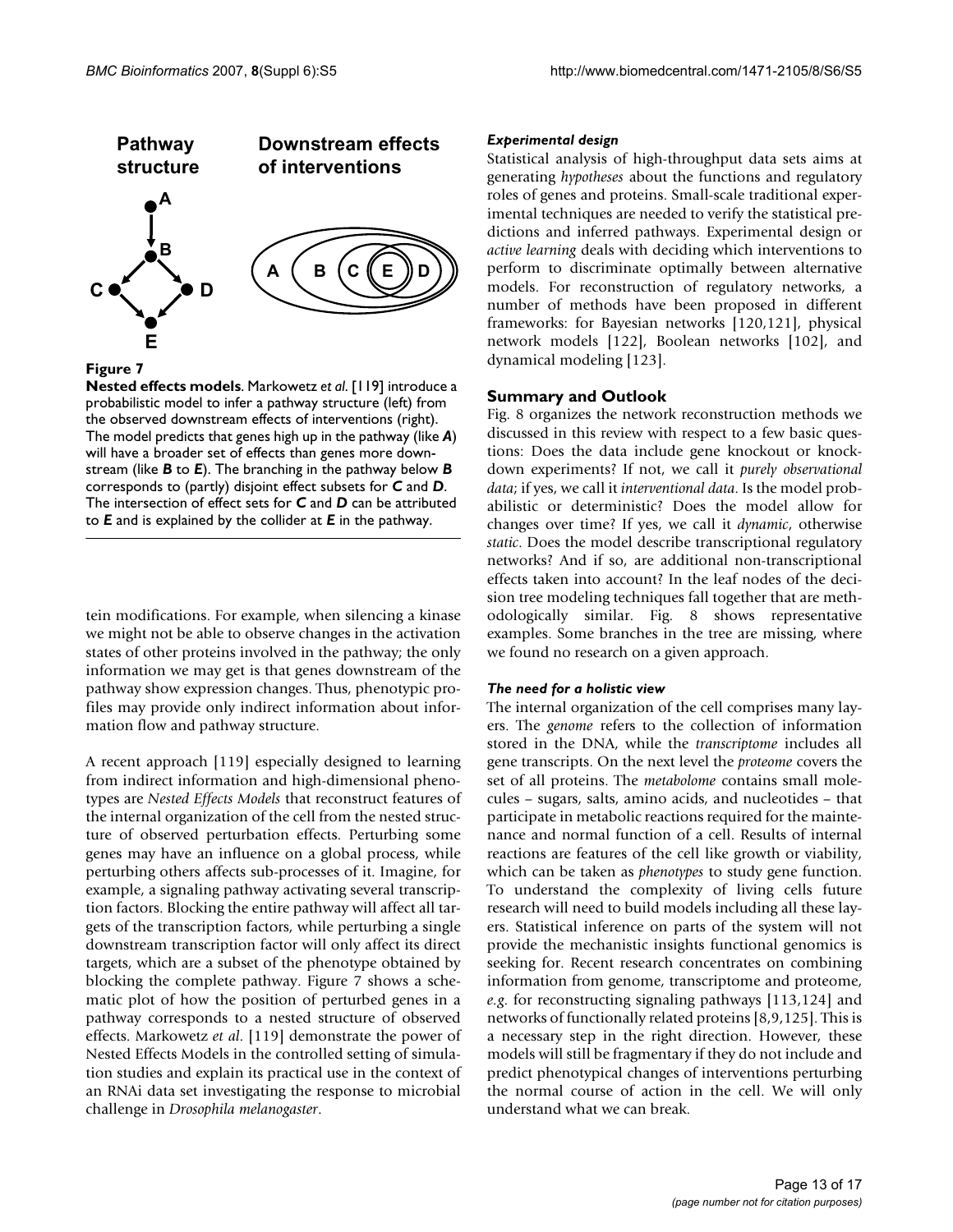

# **Figure 8**

**A guide to the literature on network reconstruction**. Methodological similar approaches are clustered together by a decision tree built on five basic questions: Do the data contain knock-out or knock-down samples? Is the model deterministic or probabilistic? Does the model account for changes over time or is it static? Does the model focus on transcriptional gene regulation networks? And if so, does the model take additional non-transcriptional effects into account? In the leaf nodes of the tree, a few representative references are shown.

# **Further reading**

There are a number of other reviews and method comparisons available: some focus on applications and biological interpretations [126-128], and some concentrate on methodology [129-137]. Even more sources can be found in a regularly updated bibliography [138].

# **Acknowledgements**

This paper grew out of lectures given at the Institute for Theoretical Physics and Mathematics (IPM) in Tehran, Iran, in April 2005 and a tutorial given at the German Conference on Bioinformatics (GCB) in Hamburg, October 2005. F.M. thanks the organizers of both conferences for inviting him and giving him the opportunity to present. The authors thank Stefanie Scheid, Dennis Kostka and Patrick Bradley for their thorough readings of drafts of the manuscript.

This article has been published as part of *BMC Bioinformatics* Volume 8 Supplement 6, 2007: Otto Warburg International Summer School and Workshop on Networks and Regulation. The full contents of the supplement are available online at<http://www.biomedcentral.com/1471-2105/8?issue=S6>

#### **References**

- 1. Yamanishi Y, Vert JP, Kanehisa M: **[Protein network inference](http://www.ncbi.nlm.nih.gov/entrez/query.fcgi?cmd=Retrieve&db=PubMed&dopt=Abstract&list_uids=15262821) [from multiple genomic data: a supervised approach.](http://www.ncbi.nlm.nih.gov/entrez/query.fcgi?cmd=Retrieve&db=PubMed&dopt=Abstract&list_uids=15262821)** *Bioinformatics* 2004, **20(Suppl 1):**i363-370.
- 2. Kato T, Tsuda K, Asai K: [Selective integration of multiple bio](http://www.ncbi.nlm.nih.gov/entrez/query.fcgi?cmd=Retrieve&db=PubMed&dopt=Abstract&list_uids=15728114)**[logical data for supervised network inference.](http://www.ncbi.nlm.nih.gov/entrez/query.fcgi?cmd=Retrieve&db=PubMed&dopt=Abstract&list_uids=15728114)** *Bioinformatics* 2005, **21(10):**2488-95.
- 3. Sachs K, Perez O, Pe'er D, Lauffenburger DA, Nolan GP: **[Causal](http://www.ncbi.nlm.nih.gov/entrez/query.fcgi?cmd=Retrieve&db=PubMed&dopt=Abstract&list_uids=15845847) [protein-signaling networks derived from multiparameter](http://www.ncbi.nlm.nih.gov/entrez/query.fcgi?cmd=Retrieve&db=PubMed&dopt=Abstract&list_uids=15845847) [single-cell data.](http://www.ncbi.nlm.nih.gov/entrez/query.fcgi?cmd=Retrieve&db=PubMed&dopt=Abstract&list_uids=15845847)** *Science* 2005, **308(5721):**523-9.
- 4. Eisen M, Spellman P, Brown P, Botstein D: **[Cluster analysis and dis](http://www.ncbi.nlm.nih.gov/entrez/query.fcgi?cmd=Retrieve&db=PubMed&dopt=Abstract&list_uids=9843981)[play of genome-wide expression patterns.](http://www.ncbi.nlm.nih.gov/entrez/query.fcgi?cmd=Retrieve&db=PubMed&dopt=Abstract&list_uids=9843981)** *Proc Natl Acad Sci USA* 1998, **95(25):**14863-8.
- 5. Spellman P, Sherlock G, Zhang M, Iyer V, Anders K, Eisen M, Brown P, Botstein D, Futcher B: **[Comprehensive identification of cell](http://www.ncbi.nlm.nih.gov/entrez/query.fcgi?cmd=Retrieve&db=PubMed&dopt=Abstract&list_uids=9843569) [cycle-regulated genes of the yeast Saccharomyces cerevisiae](http://www.ncbi.nlm.nih.gov/entrez/query.fcgi?cmd=Retrieve&db=PubMed&dopt=Abstract&list_uids=9843569) [by microarray hybridization.](http://www.ncbi.nlm.nih.gov/entrez/query.fcgi?cmd=Retrieve&db=PubMed&dopt=Abstract&list_uids=9843569)** *Mol Biol Cell* 1998, **9(12):**3273-97.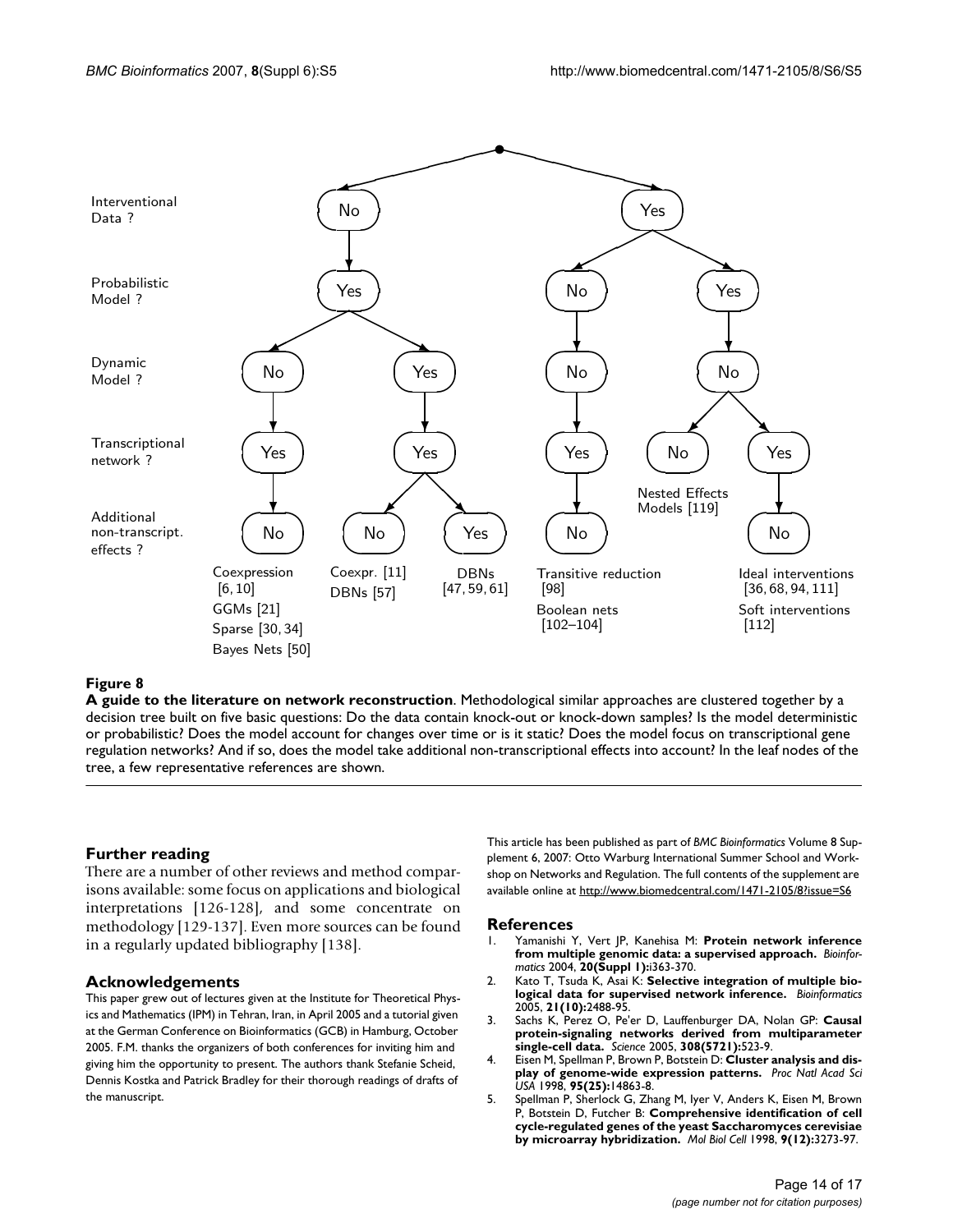- 6. Wolfe CJ, Kohane IS, Butte AJ: **[Systematic survey reveals gen](http://www.ncbi.nlm.nih.gov/entrez/query.fcgi?cmd=Retrieve&db=PubMed&dopt=Abstract&list_uids=16162296)[eral applicability of "guilt-by-association" within gene coex](http://www.ncbi.nlm.nih.gov/entrez/query.fcgi?cmd=Retrieve&db=PubMed&dopt=Abstract&list_uids=16162296)[pression networks.](http://www.ncbi.nlm.nih.gov/entrez/query.fcgi?cmd=Retrieve&db=PubMed&dopt=Abstract&list_uids=16162296)** *BMC Bioinformatics* 2005, **6:**227.
- 7. Ashburner M, Ball C, Blake J, Botstein D, Butler H, Cherry J, Davis A, Dolinski K, Dwight S, Eppig J, Harris M, Hill D, Issel-Tarver L, Kasarskis A, Lewis S, Matese J, Richardson J, Ringwald M, Rubin G, Sherlock G: **[Gene ontology: tool for the unification of biology. The](http://www.ncbi.nlm.nih.gov/entrez/query.fcgi?cmd=Retrieve&db=PubMed&dopt=Abstract&list_uids=10802651) [Gene Ontology Consortium.](http://www.ncbi.nlm.nih.gov/entrez/query.fcgi?cmd=Retrieve&db=PubMed&dopt=Abstract&list_uids=10802651)** *Nat Genet* 2000, **25:**25-9.
- 8. Myers CL, Robson D, Wible A, Hibbs MA, Chiriac C, Theesfeld CL, Dolinski K, Troyanskaya OG: **[Discovery of biological networks](http://www.ncbi.nlm.nih.gov/entrez/query.fcgi?cmd=Retrieve&db=PubMed&dopt=Abstract&list_uids=16420673) [from diverse functional genomic data.](http://www.ncbi.nlm.nih.gov/entrez/query.fcgi?cmd=Retrieve&db=PubMed&dopt=Abstract&list_uids=16420673)** *Genome Biology* 2005, **6(R114):**.
- 9. Troyanskaya OG, Dolinski K, Owen AB, Altman RB, Botstein D: **[A](http://www.ncbi.nlm.nih.gov/entrez/query.fcgi?cmd=Retrieve&db=PubMed&dopt=Abstract&list_uids=12826619) [Bayesian framework for combining heterogeneous data](http://www.ncbi.nlm.nih.gov/entrez/query.fcgi?cmd=Retrieve&db=PubMed&dopt=Abstract&list_uids=12826619) sources for gene function prediction (in Saccharomyces cer[evisiae\).](http://www.ncbi.nlm.nih.gov/entrez/query.fcgi?cmd=Retrieve&db=PubMed&dopt=Abstract&list_uids=12826619)** *Proc Natl Acad Sci USA* 2003, **100(14):**8348-8353.
- 10. Stuart JM, Segal E, Koller D, Kim SK: **[A gene-coexpression net](http://www.ncbi.nlm.nih.gov/entrez/query.fcgi?cmd=Retrieve&db=PubMed&dopt=Abstract&list_uids=12934013)[work for global discovery of conserved genetic modules.](http://www.ncbi.nlm.nih.gov/entrez/query.fcgi?cmd=Retrieve&db=PubMed&dopt=Abstract&list_uids=12934013)** *Science* 2003, **302(5643):**249-55.
- 11. Bickel DR: **[Probabilities of spurious connections in gene net](http://www.ncbi.nlm.nih.gov/entrez/query.fcgi?cmd=Retrieve&db=PubMed&dopt=Abstract&list_uids=15546939)[works: application to expression time series.](http://www.ncbi.nlm.nih.gov/entrez/query.fcgi?cmd=Retrieve&db=PubMed&dopt=Abstract&list_uids=15546939)** *Bioinformatics* 2005, **21(7):**1121-8.
- 12. Kostka D, Spang R: **[Finding disease specific alterations in the](http://www.ncbi.nlm.nih.gov/entrez/query.fcgi?cmd=Retrieve&db=PubMed&dopt=Abstract&list_uids=15262799) [co-expression of genes.](http://www.ncbi.nlm.nih.gov/entrez/query.fcgi?cmd=Retrieve&db=PubMed&dopt=Abstract&list_uids=15262799)** *Bioinformatics* 2004, **20(Suppl 1):**I194-I199.
- Butte A, Kohane I: **[Mutual information relevance networks:](http://www.ncbi.nlm.nih.gov/entrez/query.fcgi?cmd=Retrieve&db=PubMed&dopt=Abstract&list_uids=10902190) [functional genomic clustering using pairwise entropy meas](http://www.ncbi.nlm.nih.gov/entrez/query.fcgi?cmd=Retrieve&db=PubMed&dopt=Abstract&list_uids=10902190)[urements.](http://www.ncbi.nlm.nih.gov/entrez/query.fcgi?cmd=Retrieve&db=PubMed&dopt=Abstract&list_uids=10902190)** *Pac Symp Biocomput* 2000:418-29.
- 14. Schölkopf B, Smola AJ: *Learning with kernels Cambridge, MA: The MIT Press*; 2002.
- 15. Lauritzen SL: *Graphical Models Oxford: Clarendon Press*; 1996.
- 16. Edwards D: *Introduction to Graphical Modelling Springer*; 2000.
- 17. Smith PWF, Whittaker J: **Edge exclusion tests for graphical Gaussian models.** In *Learning in Graphical Models* Edited by: *Jordan M*. *MIT Press*; 1999:555-574.
- 18. Drton M, Perlman MD: **Model Selection for Gaussian Concentration Graphs.** *Biometrika* 2004, **91(3):**.
- 19. Dobra A, Hans C, Jones B, Nevins JR, Yao G, West M: **Sparse graphical models for exploring gene expression data.** *Journal of Multivariate Analysis* 2004, **90:**196-212.
- Meinshausen N, Bühlmann P: High dimensional graphs and vari**able selection with the Lasso.** *Annals of Statistics* 2005, **34(3):**1436-1462.
- 21. Schäfer J, Strimmer K: **[An empirical Bayes approach to inferring](http://www.ncbi.nlm.nih.gov/entrez/query.fcgi?cmd=Retrieve&db=PubMed&dopt=Abstract&list_uids=15479708) [large-scale gene association networks.](http://www.ncbi.nlm.nih.gov/entrez/query.fcgi?cmd=Retrieve&db=PubMed&dopt=Abstract&list_uids=15479708)** *Bioinformatics* 2005, **21(6):**754-64.
- 22. Kishino H, Waddell PJ: **Correspondence Analysis of Genes and Tissue Types and Finding Genetic Links from Microarray Data.** In *Genome Informatics* Edited by: *Dunker A, Konagaya A, Miyano S, TTakagi*. *Tokyo: Universal Academy Press*; 2000.
- 23. Schäfer J, Strimmer K: **[A Shrinkage Approach to Large-Scale](http://www.ncbi.nlm.nih.gov/entrez/query.fcgi?cmd=Retrieve&db=PubMed&dopt=Abstract&list_uids=16646851) [Covariance Matrix Estimation and Implications for Func](http://www.ncbi.nlm.nih.gov/entrez/query.fcgi?cmd=Retrieve&db=PubMed&dopt=Abstract&list_uids=16646851)[tional Genomics.](http://www.ncbi.nlm.nih.gov/entrez/query.fcgi?cmd=Retrieve&db=PubMed&dopt=Abstract&list_uids=16646851)** *Stat Appl Genet Mol Biol* 2005, **4:**Article32.
- 24. Li H, Gui J: **[Gradient Directed Regularization for Sparse Gaus](http://www.ncbi.nlm.nih.gov/entrez/query.fcgi?cmd=Retrieve&db=PubMed&dopt=Abstract&list_uids=16326758)[sian Concentration Graphs, with Applications to Inference](http://www.ncbi.nlm.nih.gov/entrez/query.fcgi?cmd=Retrieve&db=PubMed&dopt=Abstract&list_uids=16326758) [of Genetic Networks.](http://www.ncbi.nlm.nih.gov/entrez/query.fcgi?cmd=Retrieve&db=PubMed&dopt=Abstract&list_uids=16326758)** *Biostatistics* 2006, **7(2):**302-317.
- 25. Heckerman D, Chickering DM, Meek C, Rounthwaite R, Kadie C: **Dependency Networks for Inference, Collaborative Filtering, and Data Visualization.** *Journal of Machine Learning Research* 2000, **1(Oct):**49-75.
- 26. Bonneau R, Reiss D, Shannon P, Facciotti M, Hood L, Baliga N, Thorsson V: **[The Inferelator: an algorithm for learning parsimoni](http://www.ncbi.nlm.nih.gov/entrez/query.fcgi?cmd=Retrieve&db=PubMed&dopt=Abstract&list_uids=16686963)[ous regulatory networks from systems-biology data sets de](http://www.ncbi.nlm.nih.gov/entrez/query.fcgi?cmd=Retrieve&db=PubMed&dopt=Abstract&list_uids=16686963) [novo.](http://www.ncbi.nlm.nih.gov/entrez/query.fcgi?cmd=Retrieve&db=PubMed&dopt=Abstract&list_uids=16686963)** *Genome Biol* 2006, **7(5):**R36.
- 27. Soinov LA, Krestyaninova MA, Brazma A: **[Towards reconstruction](http://www.ncbi.nlm.nih.gov/entrez/query.fcgi?cmd=Retrieve&db=PubMed&dopt=Abstract&list_uids=12540298) [of gene networks from expression data by supervised learn](http://www.ncbi.nlm.nih.gov/entrez/query.fcgi?cmd=Retrieve&db=PubMed&dopt=Abstract&list_uids=12540298)[ing.](http://www.ncbi.nlm.nih.gov/entrez/query.fcgi?cmd=Retrieve&db=PubMed&dopt=Abstract&list_uids=12540298)** *Genome Biology* 2003, **4:**R6.
- 28. Rogers S, Girolami M: **[A Bayesian regression approach to the](http://www.ncbi.nlm.nih.gov/entrez/query.fcgi?cmd=Retrieve&db=PubMed&dopt=Abstract&list_uids=15879452) [inference of regulatory networks from gene expression data.](http://www.ncbi.nlm.nih.gov/entrez/query.fcgi?cmd=Retrieve&db=PubMed&dopt=Abstract&list_uids=15879452)** *Bioinformatics* 2005, **21(14):**3131-7.
- 29. Wille A, Bühlmann P: **[Low-Order Conditional Independence](http://www.ncbi.nlm.nih.gov/entrez/query.fcgi?cmd=Retrieve&db=PubMed&dopt=Abstract&list_uids=16646863) [Graphs for Inferring Genetic Networks.](http://www.ncbi.nlm.nih.gov/entrez/query.fcgi?cmd=Retrieve&db=PubMed&dopt=Abstract&list_uids=16646863)** *Stat Appl Genet Mol Biol* 2006, **5:**Article1.
- 30. Wille A, Zimmermann P, Vranová E, Fürholz A, Laule O, Bleuler S, Hennig L, Prelic A, von Rohr P, Thiele L, Zitzler E, Gruissem W, Bühlmann P: **[Sparse graphical Gaussian modeling of the isoprenoid](http://www.ncbi.nlm.nih.gov/entrez/query.fcgi?cmd=Retrieve&db=PubMed&dopt=Abstract&list_uids=15535868)**

**[gene network in Arabidopsis thaliana.](http://www.ncbi.nlm.nih.gov/entrez/query.fcgi?cmd=Retrieve&db=PubMed&dopt=Abstract&list_uids=15535868)** *Genome Biol* 2004, **5(11):**R92.

- 31. Magwene PM, Kim J: **[Estimating genomic coexpression net](http://www.ncbi.nlm.nih.gov/entrez/query.fcgi?cmd=Retrieve&db=PubMed&dopt=Abstract&list_uids=15575966)[works using first-order conditional independence.](http://www.ncbi.nlm.nih.gov/entrez/query.fcgi?cmd=Retrieve&db=PubMed&dopt=Abstract&list_uids=15575966)** *Genome Biol* 2004, **5(12):**R100.
- 32. de la Fuente A, Bing N, Hoeschele I, Mendes P: **[Discovery of mean](http://www.ncbi.nlm.nih.gov/entrez/query.fcgi?cmd=Retrieve&db=PubMed&dopt=Abstract&list_uids=15284096)[ingful associations in genomic data using partial correlation](http://www.ncbi.nlm.nih.gov/entrez/query.fcgi?cmd=Retrieve&db=PubMed&dopt=Abstract&list_uids=15284096) [coefficients.](http://www.ncbi.nlm.nih.gov/entrez/query.fcgi?cmd=Retrieve&db=PubMed&dopt=Abstract&list_uids=15284096)** *Bioinformatics* 2004, **20(18):**3565-3574.
- 33. Margolin A, Nemenman I, Basso K, Wiggins C, Stolovitzky G, Favera R, Califano A: **[ARACNE: An Algorithm for the Reconstruction](http://www.ncbi.nlm.nih.gov/entrez/query.fcgi?cmd=Retrieve&db=PubMed&dopt=Abstract&list_uids=16723010) [of Gene Regulatory Networks in a Mammalian Cellular Con](http://www.ncbi.nlm.nih.gov/entrez/query.fcgi?cmd=Retrieve&db=PubMed&dopt=Abstract&list_uids=16723010)[text.](http://www.ncbi.nlm.nih.gov/entrez/query.fcgi?cmd=Retrieve&db=PubMed&dopt=Abstract&list_uids=16723010)** *BMC Bioinformatics* 2006, **7(Suppl 1):**S7.
- Basso K, Margolin AA, Stolovitzky G, Klein U, Dalla-Favera R, Califano A: **[Reverse engineering of regulatory networks in human B](http://www.ncbi.nlm.nih.gov/entrez/query.fcgi?cmd=Retrieve&db=PubMed&dopt=Abstract&list_uids=15778709) [cells.](http://www.ncbi.nlm.nih.gov/entrez/query.fcgi?cmd=Retrieve&db=PubMed&dopt=Abstract&list_uids=15778709)** *Nat Genet* 2005, **37(4):**382-90.
- 35. Pearl J: *Probabilistic Reasoning in Intelligent Systems: networks of plausible inference Morgan Kaufmann*; 1988.
- 36. Pearl J: *Causality: Models, Reasoning and Inference Cambridge: Cambridge University Press*; 2000.
- 37. Spirtes P, Glymour C, Scheines R: *Causation, Prediction, and Search* 2nd edition. *Cambridge MA: MIT Press*; 2000.
- 38. Segal E, Pe'er D, Regev A, Koller D, Friedman N: **Learning Module Networks.** *Journal of Machine Learning Research* 2005, **6(Apr):**557-588.
- 39. Segal E, Shapira M, Regev A, Pe'er D, Botstein D, Koller D, Friedman N: **[Module networks: identifying regulatory modules and](http://www.ncbi.nlm.nih.gov/entrez/query.fcgi?cmd=Retrieve&db=PubMed&dopt=Abstract&list_uids=12740579) [their condition-specific regulators from gene expression](http://www.ncbi.nlm.nih.gov/entrez/query.fcgi?cmd=Retrieve&db=PubMed&dopt=Abstract&list_uids=12740579) [data.](http://www.ncbi.nlm.nih.gov/entrez/query.fcgi?cmd=Retrieve&db=PubMed&dopt=Abstract&list_uids=12740579)** *Nature Genetics* 2003, **34(2):**166-176.
- 40. Friedman N, Goldszmidt M: **Learning Bayesian Networks with Local Structure.** In *Learning in Graphical Models* Edited by: *Jordan MI*. *Cambridge, MA: MIT Press*; 1998:421-459.
- 41. Chickering DM, Heckerman D, Meek C: **A Bayesian approach to learning Bayesian networks with local structure.** In *Proceedings of Thirteenth Conference on Uncertainty in Artificial Intelligence Providence, RI: Morgan Kaufmann*; 1997.
- 42. Imoto S, Goto T, Miyano S: **[Estimation of genetic networks and](http://www.ncbi.nlm.nih.gov/entrez/query.fcgi?cmd=Retrieve&db=PubMed&dopt=Abstract&list_uids=11928473) [functional structures between genes by using Bayesian net](http://www.ncbi.nlm.nih.gov/entrez/query.fcgi?cmd=Retrieve&db=PubMed&dopt=Abstract&list_uids=11928473)[work and nonparametric regression.](http://www.ncbi.nlm.nih.gov/entrez/query.fcgi?cmd=Retrieve&db=PubMed&dopt=Abstract&list_uids=11928473)** *Pac Symp Biocomput* 2002, **:**175-186.
- 43. Imoto S, Higuchi T, Goto T, Tashiro K, Kuhara S, Miyano S: **Combining microarrays and biological knowledge for estimating gene networks via Bayesian networks.** *Proc 2nd Computational Systems Bioinformatics* 2003:104-113.
- Imoto S, Kim S, Goto T, Miyano S, Aburatani S, Tashiro K, Kuhara S: **[Bayesian network and nonparametric heteroscedastic](http://www.ncbi.nlm.nih.gov/entrez/query.fcgi?cmd=Retrieve&db=PubMed&dopt=Abstract&list_uids=15290771) [regression for nonlinear modeling of genetic network.](http://www.ncbi.nlm.nih.gov/entrez/query.fcgi?cmd=Retrieve&db=PubMed&dopt=Abstract&list_uids=15290771)** *J Bioinform Comput Biol* 2003, **1(2):**231-52.
- 45. Tamada Y, Kim S, Bannai H, Imoto S, Tashiro K, Kuhara S, Miyano S: **[Estimating gene networks from gene expression data by](http://www.ncbi.nlm.nih.gov/entrez/query.fcgi?cmd=Retrieve&db=PubMed&dopt=Abstract&list_uids=14534194) combining Bayesian network model with promoter element [detection.](http://www.ncbi.nlm.nih.gov/entrez/query.fcgi?cmd=Retrieve&db=PubMed&dopt=Abstract&list_uids=14534194)** *Bioinformatics* 2003, **19(Suppl 2):**II227-II236.
- 46. Bulashevska S, Eils R: **[Inferring genetic regulatory logic from](http://www.ncbi.nlm.nih.gov/entrez/query.fcgi?cmd=Retrieve&db=PubMed&dopt=Abstract&list_uids=15784747) [expression data.](http://www.ncbi.nlm.nih.gov/entrez/query.fcgi?cmd=Retrieve&db=PubMed&dopt=Abstract&list_uids=15784747)** *Bioinformatics* 2005, **21(11):**2706-13.
- 47. Nachman I, Regev A, Friedman N: **[Inferring quantitative models](http://www.ncbi.nlm.nih.gov/entrez/query.fcgi?cmd=Retrieve&db=PubMed&dopt=Abstract&list_uids=15262806) [of regulatory networks from expression data.](http://www.ncbi.nlm.nih.gov/entrez/query.fcgi?cmd=Retrieve&db=PubMed&dopt=Abstract&list_uids=15262806)** *Bioinformatics* 2004, **20(suppl 1):**i248-256.
- 48. Verma TS, Pearl J: **Equivalence and Synthesis of Causal Models.** In *Proc Sixth Conf on Uncertainty in Artificial Intelligence* Edited by: *Bonissone PB, Henrion M, Kanal LN, Lemmer JF*. *Amsterdam: North-Holland*; 1990:255-268.
- 49. Alberts B, Johnson A, Lewis J, Raff M, Roberts K, Walter P: *Molecular Biology of the Cell* 4th edition. *New York: Garland Science*; 2002.
- Friedman N, Linial M, Nachman I, Pe'er D: [Using Bayesian net](http://www.ncbi.nlm.nih.gov/entrez/query.fcgi?cmd=Retrieve&db=PubMed&dopt=Abstract&list_uids=11108481)**[works to analyze expression data.](http://www.ncbi.nlm.nih.gov/entrez/query.fcgi?cmd=Retrieve&db=PubMed&dopt=Abstract&list_uids=11108481)** *Journal of Computational Biology* 2000, **7(3):**601-620.
- 51. Gat-Viks I, Tanay A, Raijman D, Shamir R: **[A probabilistic method](http://www.ncbi.nlm.nih.gov/entrez/query.fcgi?cmd=Retrieve&db=PubMed&dopt=Abstract&list_uids=16597233)[ology for integrating knowledge and experiments on biolog](http://www.ncbi.nlm.nih.gov/entrez/query.fcgi?cmd=Retrieve&db=PubMed&dopt=Abstract&list_uids=16597233)[ical networks.](http://www.ncbi.nlm.nih.gov/entrez/query.fcgi?cmd=Retrieve&db=PubMed&dopt=Abstract&list_uids=16597233)** *J Comput Biol* 2006, **13(2):**165-181.
- 52. Friedman N, Murphy K, Russell S: **Learning the Structure of Dynamic Probabilistic Networks.** In *Proceedings of the 14th Annual Conference on Uncertainty in Artificial Intelligence (UAI-98) San Francisco, CA: Morgan Kaufmann Publishers*; 1998:139-147.
- 53. Murphy K, Mian S: **Modelling gene expression data using dynamic Bayesian networks.** *Tech. rep., Computer Science Division, University of California, Berkeley, CA*; 1999.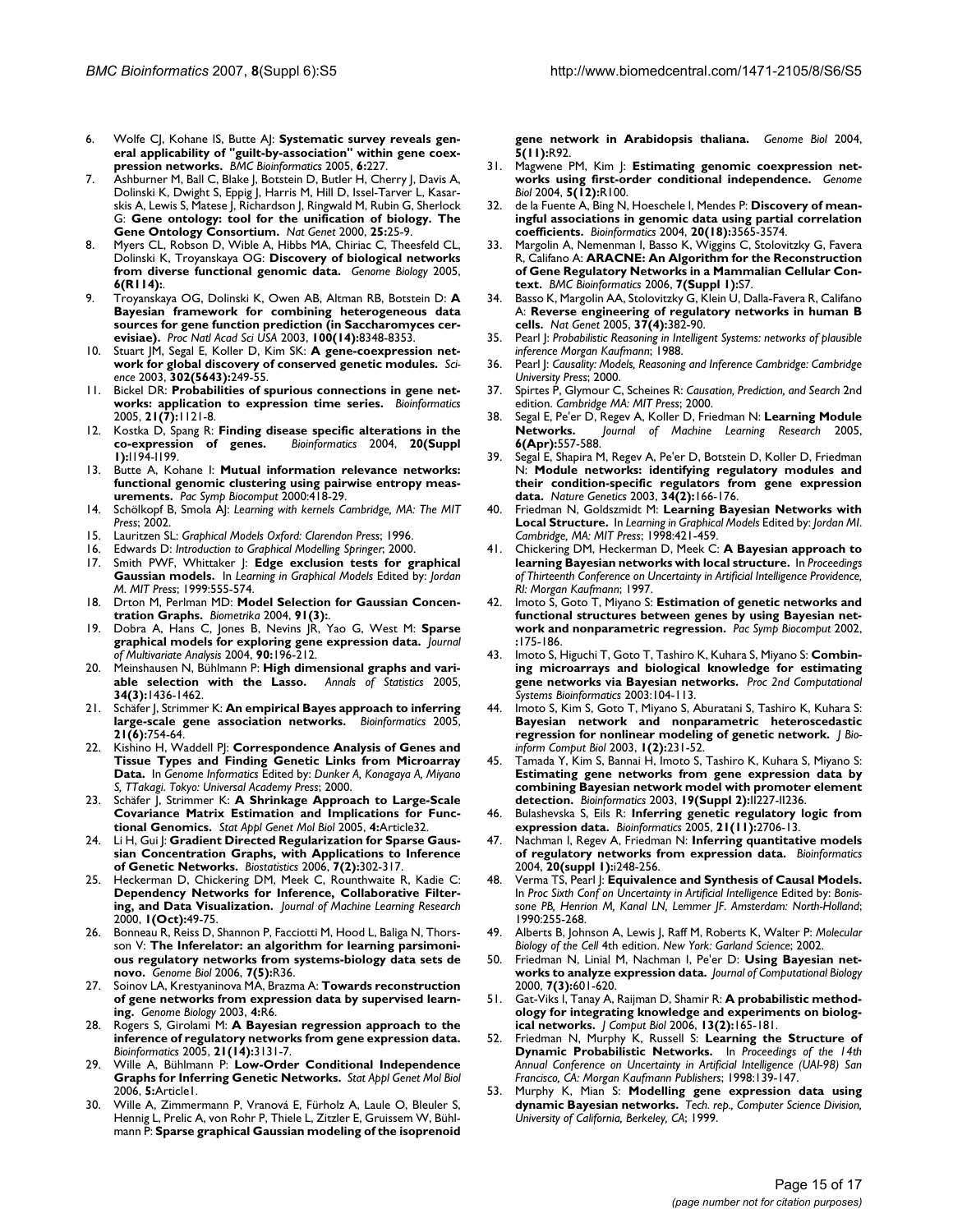- 54. Yu J, Smith VA, Wang PP, Hartemink AJ, Jarvis ED: **[Advances to](http://www.ncbi.nlm.nih.gov/entrez/query.fcgi?cmd=Retrieve&db=PubMed&dopt=Abstract&list_uids=15284094) [Bayesian network inference for generating causal networks](http://www.ncbi.nlm.nih.gov/entrez/query.fcgi?cmd=Retrieve&db=PubMed&dopt=Abstract&list_uids=15284094)** [from observational biological data.](http://www.ncbi.nlm.nih.gov/entrez/query.fcgi?cmd=Retrieve&db=PubMed&dopt=Abstract&list_uids=15284094) **20(18):**3594-603.
- 55. Bernard A, Hartemink AJ: **[Informative structure priors: joint](http://www.ncbi.nlm.nih.gov/entrez/query.fcgi?cmd=Retrieve&db=PubMed&dopt=Abstract&list_uids=15759651) [learning of dynamic regulatory networks from multiple](http://www.ncbi.nlm.nih.gov/entrez/query.fcgi?cmd=Retrieve&db=PubMed&dopt=Abstract&list_uids=15759651) [types of data.](http://www.ncbi.nlm.nih.gov/entrez/query.fcgi?cmd=Retrieve&db=PubMed&dopt=Abstract&list_uids=15759651)** *Pac Symp Biocomput* 2005:459-70.
- 56. Zou M, Conzen SD: **[A new dynamic Bayesian network \(DBN\)](http://www.ncbi.nlm.nih.gov/entrez/query.fcgi?cmd=Retrieve&db=PubMed&dopt=Abstract&list_uids=15308537) [approach for identifying gene regulatory networks from](http://www.ncbi.nlm.nih.gov/entrez/query.fcgi?cmd=Retrieve&db=PubMed&dopt=Abstract&list_uids=15308537) [time course microarray data.](http://www.ncbi.nlm.nih.gov/entrez/query.fcgi?cmd=Retrieve&db=PubMed&dopt=Abstract&list_uids=15308537)** *Bioinformatics* 2005, **21:**71-79.
- 57. Perrin BE, Ralaivola L, Mazurie A, Bottani S, Mallet J, d'Alche Buc F: **[Gene networks inference using dynamic Bayesian networks.](http://www.ncbi.nlm.nih.gov/entrez/query.fcgi?cmd=Retrieve&db=PubMed&dopt=Abstract&list_uids=14534183)** *Bioinformatics* 2003, **19(Suppl 2):**II138-II148.
- 58. Beal MJ, Falciani F, Ghahramani Z, Rangel C, Wild DL: **[A Bayesian](http://www.ncbi.nlm.nih.gov/entrez/query.fcgi?cmd=Retrieve&db=PubMed&dopt=Abstract&list_uids=15353451) [approach to reconstructing genetic regulatory networks](http://www.ncbi.nlm.nih.gov/entrez/query.fcgi?cmd=Retrieve&db=PubMed&dopt=Abstract&list_uids=15353451) [with hidden factors.](http://www.ncbi.nlm.nih.gov/entrez/query.fcgi?cmd=Retrieve&db=PubMed&dopt=Abstract&list_uids=15353451)** *Bioinformatics* 2005, **21(3):**349-356.
- Rangel C, Angus J, Ghahramani Z, Lioumi M, Sotheran E, Gaiba A, Wild DL, Falciani F: **[Modeling T-cell activation using gene](http://www.ncbi.nlm.nih.gov/entrez/query.fcgi?cmd=Retrieve&db=PubMed&dopt=Abstract&list_uids=14962938) [expression profiling and state-space models.](http://www.ncbi.nlm.nih.gov/entrez/query.fcgi?cmd=Retrieve&db=PubMed&dopt=Abstract&list_uids=14962938)** *Bioinformatics* 2004, **20(9):**1361-1372.
- 60. Rangel C, Wild DL, Falciani F, Ghahramani Z, Gaiba A: **Modeling biological responses using gene expression profiling and linear dynamical systems.** In *Proceedings of the 2nd International Conference on Systems Biology Madison, WI: Omnipress*; 2001:248-256.
- 61. Ong IM, Glasner JD, Page D: **[Modelling regulatory pathways in](http://www.ncbi.nlm.nih.gov/entrez/query.fcgi?cmd=Retrieve&db=PubMed&dopt=Abstract&list_uids=12169553) [E. coli from time series expression profiles.](http://www.ncbi.nlm.nih.gov/entrez/query.fcgi?cmd=Retrieve&db=PubMed&dopt=Abstract&list_uids=12169553)** *Bioinformatics* 2002, **18(Suppl 1):**S241-8.
- 62. Schwarz G: **Estimating the Dimension of a Model.** *Annals of Statistics* 1978, **6(2):**461-464.
- 63. Gelman A, Carlin JB, Stern HS, Rubin DB: *Bayesian Data Analysis Chapman and Hall-CRC*; 1996.
- 64. Cooper GF, Herskovits E: **A Bayesian Method for the Induction of Probabilistic Networks from Data.** *Machine Learning* 1992, **9:**309-347.
- 65. Heckerman D, Geiger D, Chickering DM: **Learning Bayesian Networks: The Combination of Knowledge and Statistical Data.** *Machine Learning* 1995, **20(3):**197-243.
- 66. Geiger D, Heckerman D: **Learning Gaussian Networks.** In *Proceedings of the Tenth Annual Conference on Uncertainty in Artificial Intelligence* Edited by: *de Mántaras RL, Poole D, Seattle*. *Washington, USA: Morgan Kaufmann*; 1994:235-243.
- 67. Bøttcher SG: **Learning Bayesian Networks with Mixed Variables.** In *PhD thesis Aalborg University, Denmark*; 2004.
- 68. Pe'er D, Regev A, Elidan G, Friedman N: **[Inferring subnetworks](http://www.ncbi.nlm.nih.gov/entrez/query.fcgi?cmd=Retrieve&db=PubMed&dopt=Abstract&list_uids=11473012) [from perturbed expression profiles.](http://www.ncbi.nlm.nih.gov/entrez/query.fcgi?cmd=Retrieve&db=PubMed&dopt=Abstract&list_uids=11473012)** *Bioinformatics* 2001, **17(Suppl 1):**S215-S224.
- 69. Hartemink AJ, Gilford DK, Jaakkola TS, Young RA: **[Combining](http://www.ncbi.nlm.nih.gov/entrez/query.fcgi?cmd=Retrieve&db=PubMed&dopt=Abstract&list_uids=11928497) [Location and Expression Data for Principled Discovery of](http://www.ncbi.nlm.nih.gov/entrez/query.fcgi?cmd=Retrieve&db=PubMed&dopt=Abstract&list_uids=11928497) [Genetic Regulatory Network Models.](http://www.ncbi.nlm.nih.gov/entrez/query.fcgi?cmd=Retrieve&db=PubMed&dopt=Abstract&list_uids=11928497)** *Pac Symp Biocomput* 2002, **:**437-449.
- 70. Steck H, Jaakkola T: **(Semi-)Predictive Discretization during Model Selection.** *Tech. Rep. AI Memo AIM-2003-002, MIT*; 2003.
- 71. Markowetz F, Spang R: **[Molecular Diagnosis: classification,](http://www.ncbi.nlm.nih.gov/entrez/query.fcgi?cmd=Retrieve&db=PubMed&dopt=Abstract&list_uids=16113770) [model selection, and performance evaluation.](http://www.ncbi.nlm.nih.gov/entrez/query.fcgi?cmd=Retrieve&db=PubMed&dopt=Abstract&list_uids=16113770)** *Methods of Information in Medicine* 2005, **44(3):**438-43.
- 72. Steck H, Jaakkola T: **On the Dirichlet Prior and Bayesian Regularization.** In *Advances in Neural Information Processing Systems 15 Cambridge, MA: MIT Press*; 2002.
- 73. Robinson RW: **Counting labeled acyclic digraphs.** In *New Directions in the Theory of Graphs* Edited by: *Harary F*. *New York: Academic Press*; 1973:239-273.
- 74. Madigan D, Andersson S, Perlman M, Volinsky C: **Bayesian model averaging and model selection for Markov equivalence classes of acyclic graphs.** *Communications in Statistics: Theory and Methods* 1996, **25:**2493-2519.
- 75. Chickering DM: **Learning Equivalence Classes of Bayesian Network Structures.** *Proceedings of Twelfth Conference on Uncertainty in Artificial Intelligence, Portland, OR, Morgan Kaufmann* 1996:150-157.
- 76. Friedman N, Koller D: **Being Bayesian about Network Structure: A Bayesian Approach to Structure Discovery in Bayesian Networks.** *Machine Learning* 2003, **50:**95-126.
- 77. Friedman N, Nachman I, Peer D: **Learning Bayesian Network Structures from Massive Datasets: The Sparse Candidate Algorithm.** *Proc of Uncertainty in Artificial Intelligence* 1999.
- 78. Nachman I, Elidan G, Friedman N: **"Ideal Parent" structure learning for continuous variable networks.** In *Proceedings of the 20th*

*conference on Uncertainty in artificial intelligence Arlington, Virginia, United States: AUAI Press*; 2004:400-409.

- 79. Peña J, Björkegren J, Tegnér J: **[Growing Bayesian network mod](http://www.ncbi.nlm.nih.gov/entrez/query.fcgi?cmd=Retrieve&db=PubMed&dopt=Abstract&list_uids=16204109)[els of gene networks from seed genes.](http://www.ncbi.nlm.nih.gov/entrez/query.fcgi?cmd=Retrieve&db=PubMed&dopt=Abstract&list_uids=16204109)** *Bioinformatics* 2005, **21(Suppl 2):**ii224-ii229.
- 80. Friedman N: **Learning Belief Networks in the Presence of Missing Values and Hidden Variables.** In *Proc of the Fourteenth Inter Conf on Machine Learning (ICML97)* Edited by: *Fisher D*. *San Francisco, CA: Morgan Kaufmann*; 1997:125-133.
- 81. Friedman N: **The Bayesian Structural EM Algorithm.** In *Proc of the Fourteenth Conf on Uncertainty in Artificial Intelligence (UAI'98)* Edited by: *Cooper GF, Moral S*. *San Francisco, CA: Morgan Kaufmann*; 1998:129-138.
- 82. Efron B, Tibshirani RJ: *An introduction to the boostrap Chapman and Hall*; 1993.
- 83. Steck H, Jaakkola TS: **Bias-Corrected Bootstrap and Model Uncertainty.** In *Advances in Neural Information Processing Systems 16* Edited by: *Thrun S, Saul L, Schölkopf B*. *Cambridge, MA: MIT Press*; 2004.
- 84. Hastings W: **Monte Carlo sampling methods using Markov chains and their applications.** *Biometrika* 1970, **57:**97-109.
- 85. Husmeier D: **[Sensitivity and specificity of inferring genetic reg](http://www.ncbi.nlm.nih.gov/entrez/query.fcgi?cmd=Retrieve&db=PubMed&dopt=Abstract&list_uids=14630656)**[ulatory interactions from microarray experiments with](http://www.ncbi.nlm.nih.gov/entrez/query.fcgi?cmd=Retrieve&db=PubMed&dopt=Abstract&list_uids=14630656)<br>dynamic **Bayesian networks.** Bioinformatics 2003. **[dynamic Bayesian networks.](http://www.ncbi.nlm.nih.gov/entrez/query.fcgi?cmd=Retrieve&db=PubMed&dopt=Abstract&list_uids=14630656)** *Bioinformatics* 2003, **19(17):**2271-2282.
- 86. Smith VA, Jarvis ED, Hartemink AJ: **[Evaluating functional net](http://www.ncbi.nlm.nih.gov/entrez/query.fcgi?cmd=Retrieve&db=PubMed&dopt=Abstract&list_uids=12169550)[work inference using simulations of complex biological.](http://www.ncbi.nlm.nih.gov/entrez/query.fcgi?cmd=Retrieve&db=PubMed&dopt=Abstract&list_uids=12169550)** *Bioinformatics* 2002, **18(Suppl 1):**S216-S224.
- 87. Zak DE, Doyle FJ, Gonye GE, Schwaber JS: **Simulation studies for the identification of genetic networks from cDNA array and regulatory activity data.** *Proceedings of the Second International Conference on Systems Biology* 2001:231-238.
- 88. Wimberly FC, Heiman T, Ramsey J, Glymour C: **Experiments on the Accuracy of Algorithms for Inferring the Structure of Genetic Regulatory Networks from Microarray Expression Levels. In.** *Proc IJCAI 2003 Bioinformatics Workshop* 2003.
- 89. Brown C, Rust A, Clarke P, Pan Z, Schilstra M, Buysscher T, Griffin G, Wold B, Cameron R, Davidson E, Bolouri H: **[New computa](http://www.ncbi.nlm.nih.gov/entrez/query.fcgi?cmd=Retrieve&db=PubMed&dopt=Abstract&list_uids=12027436)[tional approaches for analysis of cis-regulatory networks.](http://www.ncbi.nlm.nih.gov/entrez/query.fcgi?cmd=Retrieve&db=PubMed&dopt=Abstract&list_uids=12027436)** *Developmental Biology* 2002, **246:**86-102.
- 90. Davidson EH, Rast JP, Oliveri P, Ransick A, Calestani C, Yuh CH, Minokawa T, Amore G, Hinman V, Arenas-Mena C, Otim O, Brown CT, Livi CB, Lee PY, Revilla R, Rust AG, jun Pan Z, Schilstra MJ, Clarke PJC, Arnone MI, Rowen L, Cameron RA, McClay DR, Hood L, Bolouri H: **[A Genomic Regulatory Network for Development.](http://www.ncbi.nlm.nih.gov/entrez/query.fcgi?cmd=Retrieve&db=PubMed&dopt=Abstract&list_uids=11872831)** *Science* 2002, **295(5560):**1669-1678.
- 91. Hartemink AJ: **[Reverse engineering gene regulatory networks.](http://www.ncbi.nlm.nih.gov/entrez/query.fcgi?cmd=Retrieve&db=PubMed&dopt=Abstract&list_uids=15877071)** *Nat Biotechnol* 2005, **23(5):**554-5.
- 92. Werhli AV, Grzegorczyk M, Husmeier D: **[Comparative evalua](http://www.ncbi.nlm.nih.gov/entrez/query.fcgi?cmd=Retrieve&db=PubMed&dopt=Abstract&list_uids=16844710)[tion of reverse engineering gene regulatory networks with](http://www.ncbi.nlm.nih.gov/entrez/query.fcgi?cmd=Retrieve&db=PubMed&dopt=Abstract&list_uids=16844710) relevance networks, graphical Gaussian models and Baye[sian networks.](http://www.ncbi.nlm.nih.gov/entrez/query.fcgi?cmd=Retrieve&db=PubMed&dopt=Abstract&list_uids=16844710)** *Bioinformatics* 2006, **22:**2523-2531.
- 93. Zak DE, Gonye GE, Schwaber JS, Doyle FJ: **[Importance of Input](http://www.ncbi.nlm.nih.gov/entrez/query.fcgi?cmd=Retrieve&db=PubMed&dopt=Abstract&list_uids=14597654) [Perturbations and Stochastic Gene Expression in the](http://www.ncbi.nlm.nih.gov/entrez/query.fcgi?cmd=Retrieve&db=PubMed&dopt=Abstract&list_uids=14597654) Reverse Engineering of Genetic Regulatory Networks: Insights From an Identiflability Analysis of an In Silico Net[work.](http://www.ncbi.nlm.nih.gov/entrez/query.fcgi?cmd=Retrieve&db=PubMed&dopt=Abstract&list_uids=14597654)** *Genome Res* 2003, **13(11):**2396-2405.
- 94. Markowetz F, Spang R: **Evaluating the Effect of Perturbations in Reconstructing Network Topologies.** *Proceedings of the 3rd International Workshop on Distributed Statistical Computing (DSC 2003)* 2003.
- 95. Rung J, Schlitt T, Brazma A, Freivalds K, Vilo J: **[Building and analys](http://www.ncbi.nlm.nih.gov/entrez/query.fcgi?cmd=Retrieve&db=PubMed&dopt=Abstract&list_uids=12386004)[ing genome-wide gene disruption networks.](http://www.ncbi.nlm.nih.gov/entrez/query.fcgi?cmd=Retrieve&db=PubMed&dopt=Abstract&list_uids=12386004)** *Bioinformatics* 2002, **18(Suppl 2):**S202-S210.
- 96. Wagner A: **[Reconstructing Pathways in Large Genetic Net](http://www.ncbi.nlm.nih.gov/entrez/query.fcgi?cmd=Retrieve&db=PubMed&dopt=Abstract&list_uids=15072688)[works from Genetic Perturbations.](http://www.ncbi.nlm.nih.gov/entrez/query.fcgi?cmd=Retrieve&db=PubMed&dopt=Abstract&list_uids=15072688)** *Journal of Computational Biology* 2004, **11:**53-60.
- 97. Wagner A: **[Estimating Coarse Gene Network Structure from](http://www.ncbi.nlm.nih.gov/entrez/query.fcgi?cmd=Retrieve&db=PubMed&dopt=Abstract&list_uids=11827950) [Large-Scale Gene Perturbation Data.](http://www.ncbi.nlm.nih.gov/entrez/query.fcgi?cmd=Retrieve&db=PubMed&dopt=Abstract&list_uids=11827950)** *Genome Res* 2002, **12(2):**309-315.
- 98. Wagner A: **How to reconstruct a large genetic network from n gene perturbations in fewer than** *n***2 easy steps.** *Bioinformatics* 2002, **17(12):**1183-1197.
- Aho AV, Garey M, Ullman JD: The transitive reduction of a **directed graph.** *SIAM J Comput* 1972, **1(2):**131-137.
- 100. van Leeuwen J: **Graph algorithms.** *Handbook of Theoretical Computer Science* 1990:525-632.